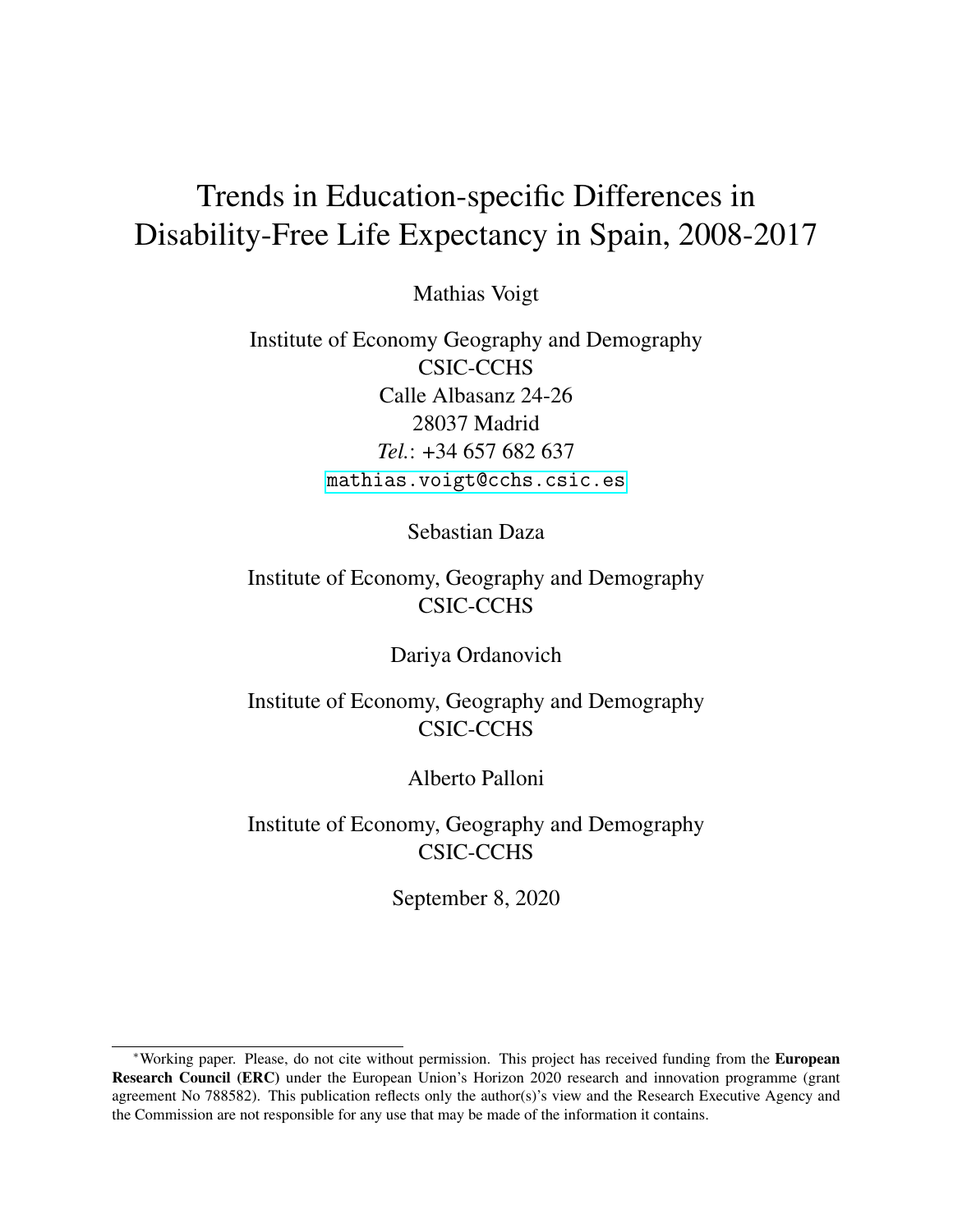# ABSTRACT

*Background*: There is mounting evidence for a recent increase of social disparities in chronic disease prevalence and mortality. However, little is known about how these trends are reflected in combined measures of morbidity, disability and mortality.

*Method*: We use two nationally representative surveys of the Spanish population for the years 2008 to 2017 and standard measures of expected duration of disability and illness to assess time trends and social disparities in mortality, morbidity and expected years lived in disability (DFLE) and with chronic illness (chrDFLE). We provide empirical evidence of shifting trends for these measures. We then decompose these changes into contributions associated with disability, chronic illness and mortality. Finally, we estimate the size of education differentials in DFLE and chrDFLE and evaluate the magnitude and direction of changes of these differentials over time.

*Results*: While the disability based indicator suggests a decrease of expected years without disability for both men and women (expansion of morbidity), the morbidity based indicator shows an increase in time spend free of chronic disease for women but a slight decrease for men. The decrease in time spent without disability was observed for all education groups but is particularly marked for those with low education.

*Conclusion*: We find evidence of an expansion of morbidity in Spain between 2008 and 2017. The bulk of this development is related to increases in time spent with functional limitations over this period. These patterns occur in conjuncture with growing social disparities in time spend with chronic illness or disability.

*Key Words*: Compression of Morbidity, Disability-free Life Expectancy, Chronic Disease, Educational Disparities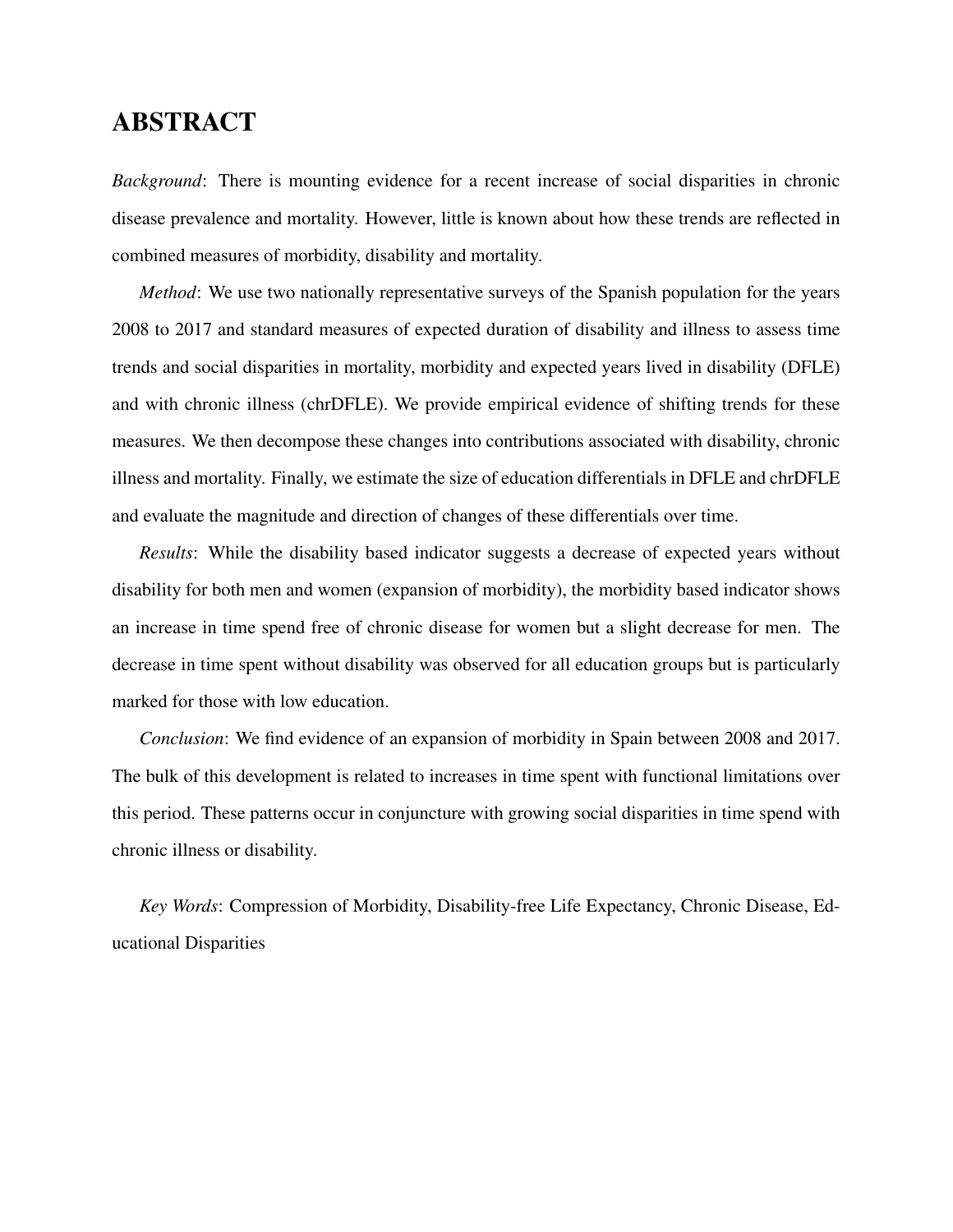# 1 Introduction

Jointly with reductions of fertility, the continuous mortality decline at ages 65 and older have transformed the age compositions of the populations with the net result that a higher fraction of the population survives to older ages and simultaneously, is expected to live longer lives [\[1–](#page-15-0)[3\]](#page-15-1). A key question is whether the extra years lived by the growing population of elderly are spent in good health or in illness or disability. As empirical evidence of increasing social disparities in morbidity, disability and mortality is growing [\[4,](#page-15-2) [5\]](#page-15-3), it becomes important to assess if additional or lost years with good health are shared equally across different social groups.

The Spanish case is an example of the joint occurrence of steady, if unequal, improvements in mortality and stalling or increasing deterioration of the average duration of life lived in good health. Fueled by decreasing trends of cardiovascular diseases (CVD) and hypertension, Spain has experienced a rapid reduction of mortality rates over the past 50 years or so [\[3\]](#page-15-1). Although there has been no sign of slowing mortality improvements, it can be assumed that further declines in these conditions are unlikely to continue sustaining additional improvements in survival.

It should not, then, be a surprise to find that past studies combining Spanish mortality and morbidity trends suggest a shift from a regime with improvements in expected life lived healthy to a more recent one dominated by deterioration. Indeed, while empirical findings suggested compression of morbidity in the 1980 and 1990s [\[6\]](#page-15-4), more recent analyses point toward an expansion of morbidity dating back since the beginning of the 21*st* century [\[7,](#page-15-5) [8\]](#page-15-6).

If verified, these patterns suggest a shifting landscape that will alter Spain's profile of mortality, morbidity and disability. In what follows, we review evidence supporting these empirical findings and expand them in three ways. First, we examine two indicators of healthy life expectancy, one associated with disability and the other with chronic diseases. Second, we decompose changes to identify the most important culprits for the deterioration of these indicators. Third, and finally, we discuss time trends of educational differentials caused by both shifts in differential mortality and prevalence of chronic conditions.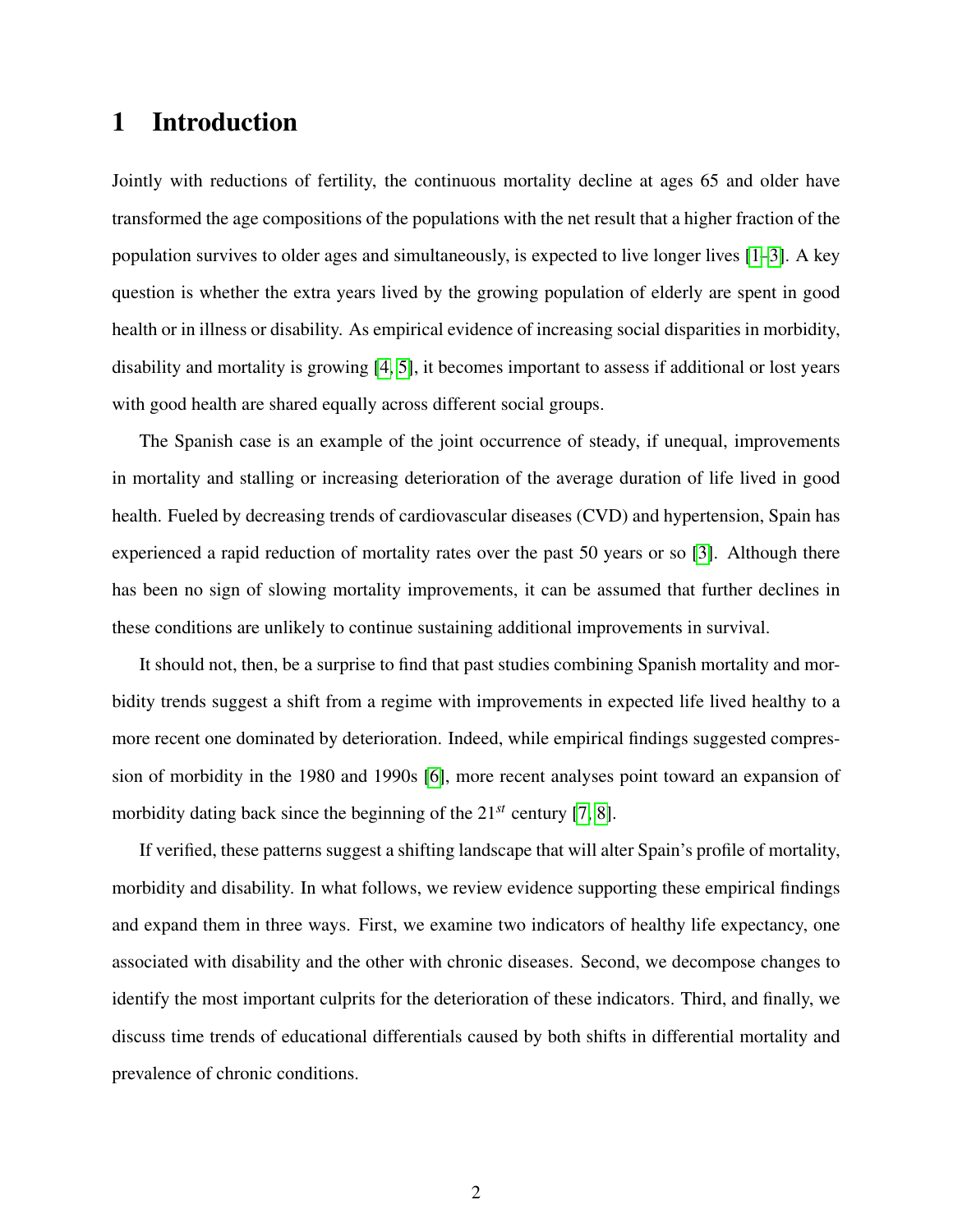# 2 Background

There are three competing theories that offer contrasting predictions of future population health scenarios. The "failure of success" perspective invokes a rather bleak scenario as it predicts that improvements in survival at older adult ages will be accompanied by increased disease prevalence due to improved survival of individuals with chronic illnesses [\[9\]](#page-15-7).

The original compression of morbidity hypothesis [\[10\]](#page-15-8) argues that the average age of onset of chronic disease will be shifted towards older ages at a faster pace than improvements in survival, thus leading to shorter periods of morbidity and a concentration of illnesses at very old ages (i.e. producing "compression of morbidity").

Finally, a third conjecture by Manton [\[11\]](#page-15-9) proposes that, as a consequence of multiple advances, principally medical innovations, most diseases will be controlled at early stages of their progression thus reducing the average severity of chronic conditions and lead to a "dynamic equilibrium" with no systematic compression or expansion of morbidity [\[11,](#page-15-9) [12\]](#page-15-10).

Empirical evidence gathered in the last twenty or so years supporting or disproving the three theories is mixed. There are studies confirming the existence of compression in countries with exceptionally low mortality and only when severe, rather than all, limitations are accounted for [\[13,](#page-15-11) [14\]](#page-16-0). Other research demonstrates the opposite, namely, it shows that elderly populations in many countries spend more time in disability and with chronic diseases when compared with older generations, suggesting an expansion of morbidity [\[8,](#page-15-6) [15,](#page-16-1) [16\]](#page-16-2). Furthermore, a number of studies find a combination of trends such as a decline of time spent with functional limitations occurring simultaneously with an increase in the duration of chronic diseases. Finally, there is also evidence for shifting landscapes over time in the same population, the result of a replacement of conditions that produce compression by those sustaining expansion or vice-versa [\[12\]](#page-15-10).

The Spanish case is a good example of this replacement scenario, as new studies point to a shift from a period characterized by morbidity compression towards a recent expansion [\[7,](#page-15-5) [8\]](#page-15-6).

What factors could account for this transition from a regime characterized by compression of morbidity and disability to one with signs of expansion? Although the pace of Spanish mortal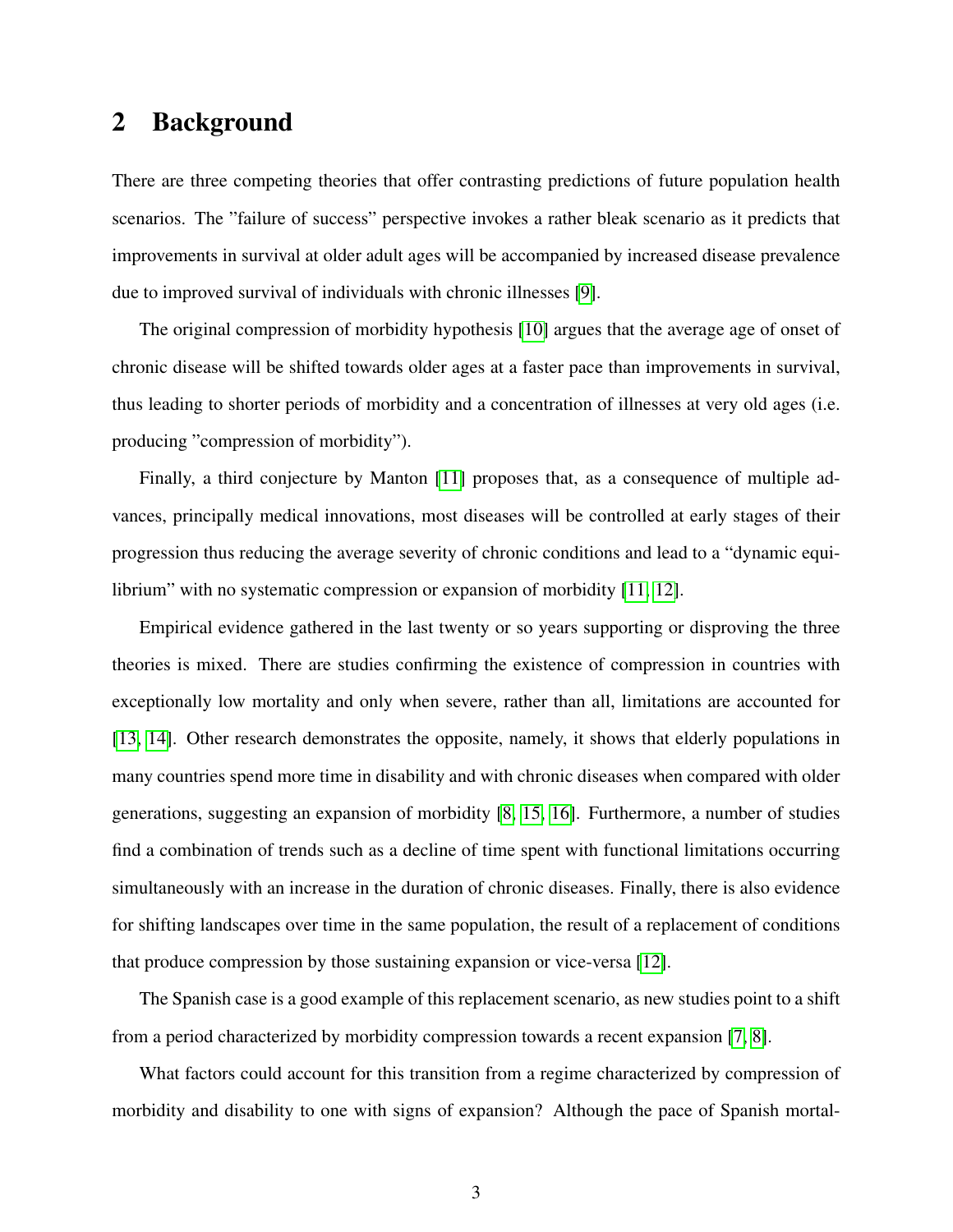ity decline has slowed down, it continues to occur, albeit with growing disparities across social classes. Under these conditions, expansion of morbidity and disability can only occur if there is either increased duration and/or increased prevalence of chronic illnesses and disability. This scenario is quite likely to be occurring. In fact, the period during which there was increased control of CVD diseases and that led to important morbidity and mortality improvements after 1970 or so is reaching an exhaustion point. Simultaneously, Spain, like other middle and high income countries, is experiencing increased prevalence of obesity, Type II Diabetes (T2D) and related comorbidities, life style associated cancers (lung and stomach cancer) and neuro-degenerative diseases [\[17](#page-16-3)[–19\]](#page-16-4). These chronic conditions and illnesses are important contributors to increases in duration spent in unhealthy states. Furthermore, because these conditions strike different social strata unequally, they might also be an important cause of disparities in adult life expectancy and healthy life expectancy [\[20,](#page-16-5) [21\]](#page-16-6).

This suggests that the Spanish current patterns of morbidity and mortality should be characterized by two new features. The first is the presence of signs of expansion of morbidity and disability for which, if verified empirically, the question to answer is what conditions (chronic illnesses, disabilities, mortality) account for this trend?

The second new feature is the potential increase in social disparities. In the past twenty years or so, a large body of research has documented persistent social disparities in morbidity, disability and mortality in Spain and other European countries [\[4,](#page-15-2) [5,](#page-15-3) [22\]](#page-16-7). If these were sustained under conditions of morbidity and disability compression, could a shift to a regime characterized by expansion lead to a widening of healthy life expectancy inequalities? It is not immediately obvious, since there are multiple possible combinations of mortality, morbidity and disability patterns, different compositions of disparities in them may generate conditions for either contraction or expansion of healthy life expectancy inequalities. If the empirical evidence points toward increases rather than decreases in disparities, what are their most proximate determinants [\[23](#page-16-8)[–25\]](#page-16-9)?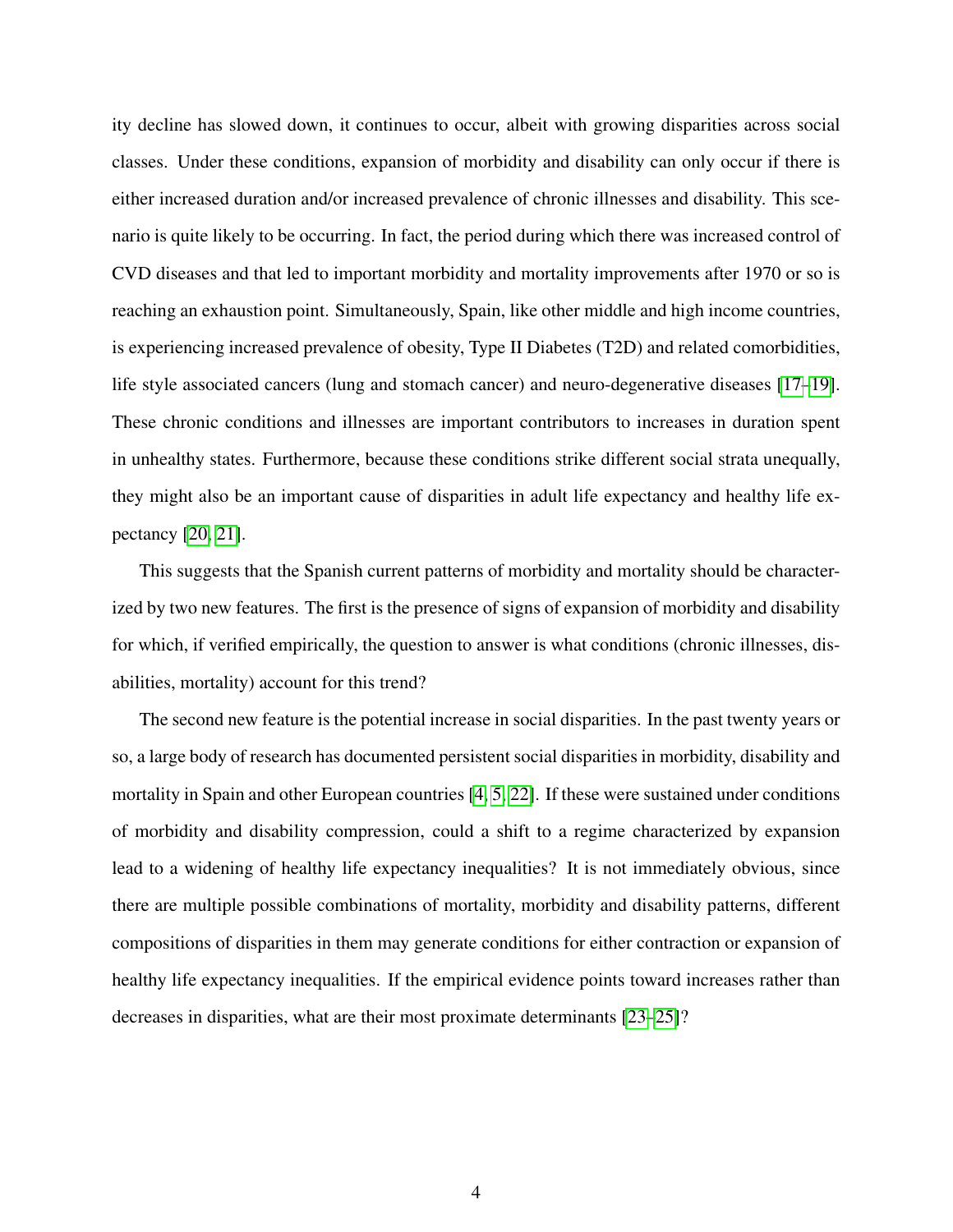## 3 Methods

We use two data sets. The first is the National Survey on Disability, Personal Autonomy and Dependency (EDAD), a nationally representative survey study conducted by the Spanish National Institute of Statistics (INE) in 2008. This data set is linked to death records for the period between 2008 to 2017 that we use to estimate mortality rates and compute life tables in five year age groups from age 65 to 90+ by sex and education. The estimated life tables apply to two periods, one centered on the interval 2008-20[1](#page-0-0)2 and the other centered on the interval 2013-2017<sup>1</sup>. We also use the EDAD survey to estimate prevalence rates of disability and selected chronic conditions by age, sex and education for the period 2008-2012. These rates and the life table associated with the first period are then used to estimate expected years of disability free life expectancy at age 65 (DFLE<sub>65</sub>) and years of life expectancy free of chronic disease (chrDFLE<sub>65</sub>)<sup>[2](#page-0-0)</sup>.

For the second period (2013-2017), we compute prevalence rates of disability and chronic illness by age, sex and education using information from the Spanish National Health Survey 2017 (ENSE), which is also conducted by INE. These rates are then combined with the life table for 201[3](#page-0-0)-2017 to estimate the two indicators of healthy life expectancy  $3$ . For both years, we group individuals according to their highest obtained education and collapse them into three categories: no completed formal education (1), completed primary education (2), and secondary or higher education (3).

### 3.1 Disability

Disability is defined as the occurrence of a functional limitation in at least one of five basic activities of daily living (ADL), which include Eating and Drinking, Transferring, Getting dressed, Toiletting, Basic Hygiene. Age-specific fractions of people with disability are estimated by sex

<sup>&</sup>lt;sup>1</sup>The INE Department for Socio-Demographic Statistics linked 207,529 of a total 258,187 individuals between the ages 0 and 104 to administrative mortality and exposure data for the period between 2008 and 2017. Survey participants were linked to the annually updated statistics of natural population movements (MNP) and the yearly updated population register (Spanish: *Padrón*) via an individual identifier

<sup>2</sup>The technical details of the construction of the two indicators are in the Appendix.

<sup>&</sup>lt;sup>3</sup>see Appendix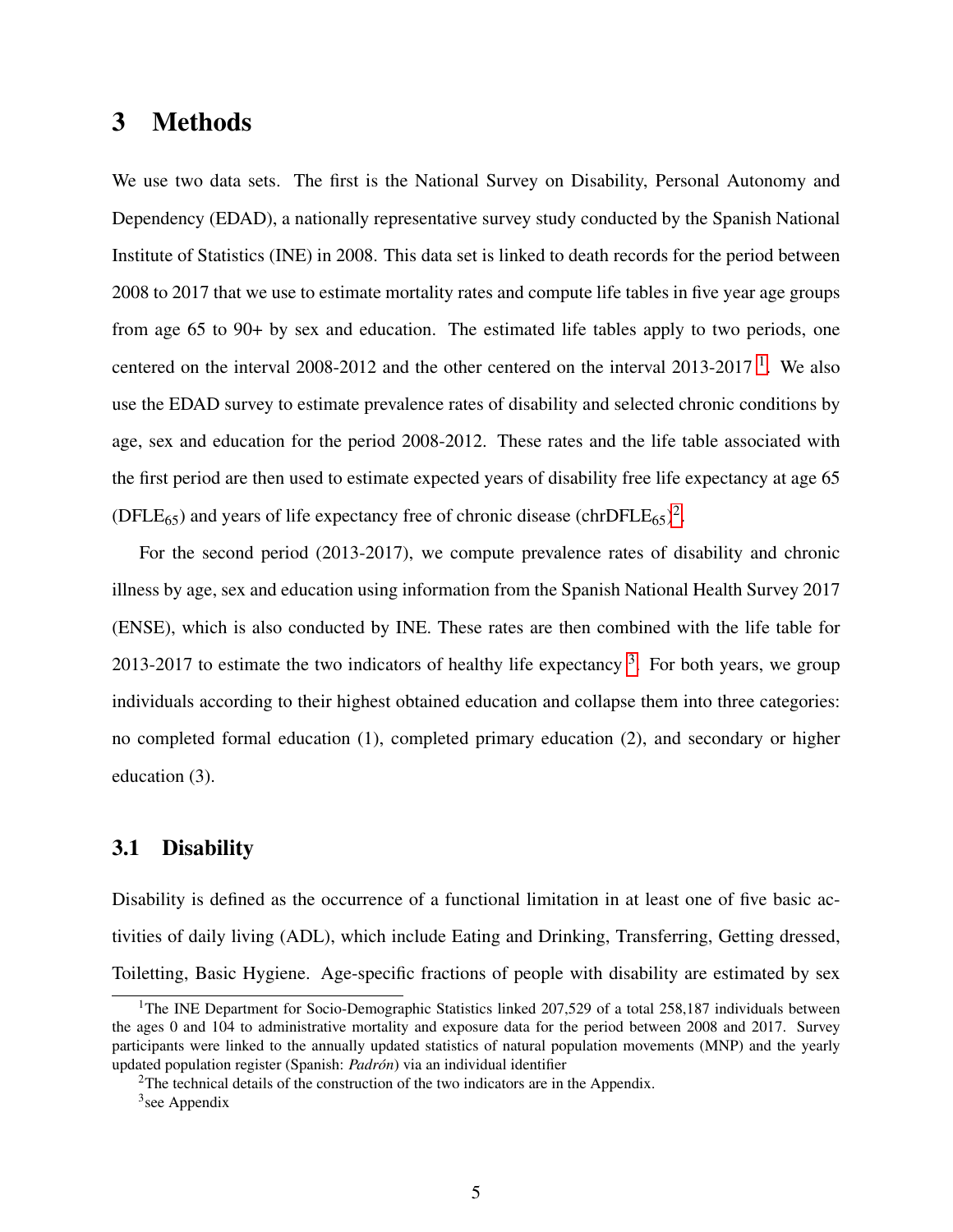and education for the two different points in time. Fractions for the first period are estimated from age-specific prevalence observed in EDAD. They are then combined with the life tables for this period using Sullivan's method to construct the index of expected years of disability free life expectancy [\[26\]](#page-17-0). Standard errors and 95% confidence intervals are computed via bootstrap. We then use an extension of Arriaga's decomposition technique [\[27\]](#page-17-1) for changes in life expectancy applied to DFLE to decompose DFLE time trends for both sexes and all education groups into additive contributions due to changes in mortality rates and disability [\[28\]](#page-17-2).

#### 3.2 Chronic Conditions

The assessment of morbidity based on functional limitations solely can be misleading since these indicators are partly influenced by changes in the environments to which individuals are exposed and can vary by personal preferences, conceptions and perceptions about capabilities and limitations [\[29\]](#page-17-3). To circumvent this, we propose examination of an indicator of life expectancy free of diagnosed chronic conditions. We select four groups of diseases that are most frequent in modern, older populations: Type II Diabetes (T2D), heart disease, cerebrovascular diseases/incidents, and cancer. We then estimate the age, sex and education-specific prevalence of individuals with at least one of these conditions and combine them with the life tables for the second period to obtain expected years lived without chronic disease at age  $65$  (chrDFLE $_{65}$ ). As before, we estimate standard errors and 95% confidence intervals via bootstrap and decompose changes in chrDFL $E_{65}$  over time and between education groups.

### 4 Results

#### 4.1 Disability Patterns and Trends

The fraction of individuals with functional limitations increases with age for all groups and suggests that the majority of both women older than 95 and men age 90 and older experience some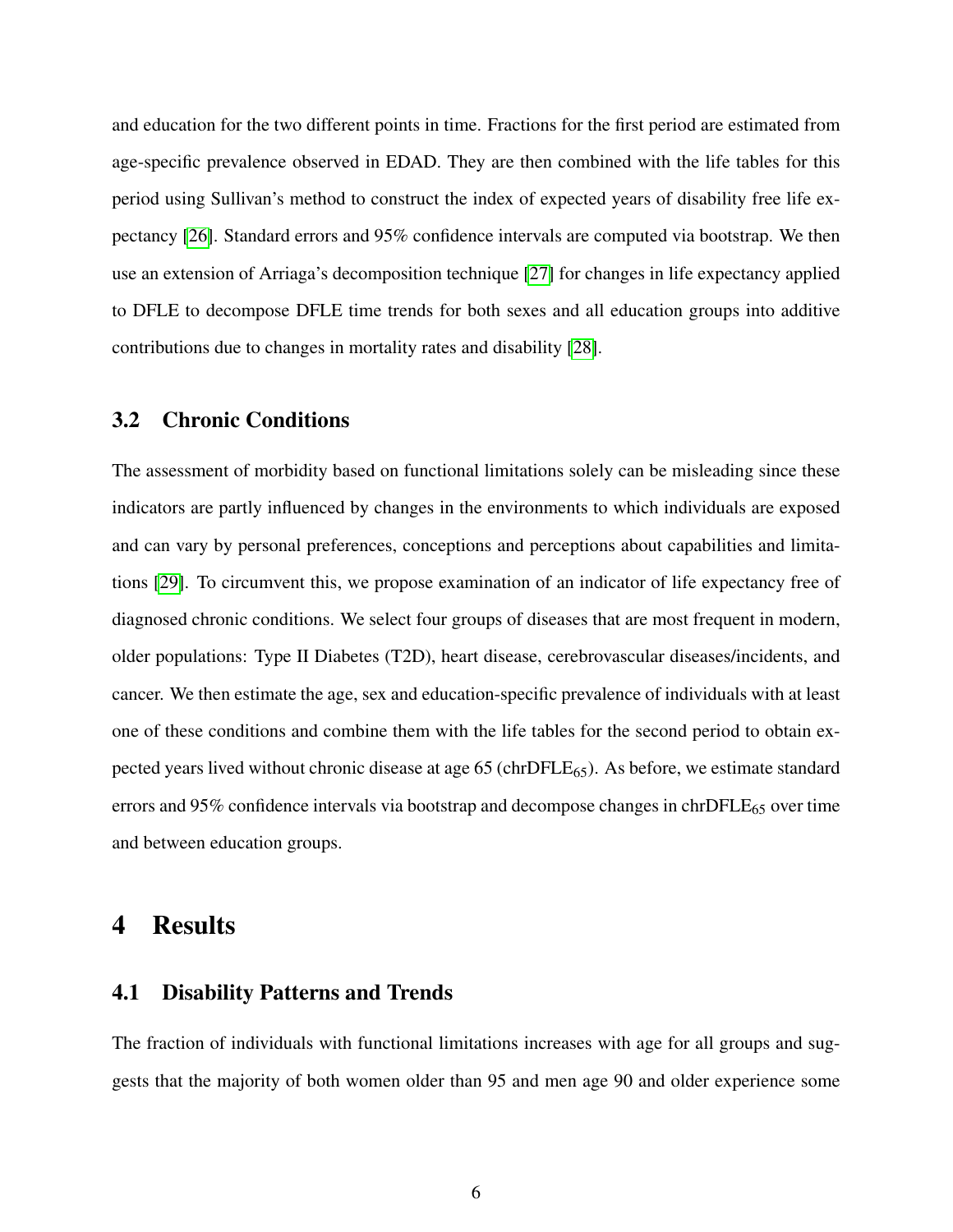form of limitations in at least one of the ADLs. The magnitude of these rates are somewhat higher in 2017 for both genders. As shown in Fig. [1,](#page-18-0) the proportions of women with disability are higher when compared with men in the same educational group. During both periods, highly educated men exhibit the lowest levels of functional limitations. Differences between the two highest education groups are modest but are much sharper when the contrast is with the lowest educated group.

#### 4.2 Chronic Disease Patterns and Trends

By and large, chronic disease prevalence rates are higher than prevalence of disability rates. This confirms that inferences about morbidity should not be solely based on disability but comple-mented by an indicator based on prevalence of chronic illnesses <sup>[4](#page-0-0)</sup>. Education-specific prevalence of chronic diseases are displayed in Fig. [S1.](#page-24-0) Asides from the fact that figures are larger in the second period and involve a slight disadvantage for men, there are no systematic patterns.

#### 4.3 Mortality Patterns and Trends

As described before, mortality rates are estimated from the linked EDAD follow-up study and used to construct life tables starting at age 65 for the periods 2008-2012 and 2013-2017. When compared with official vital statistics, our life expectancy estimates underestimate somewhat total mortality at younger ages and overestimate it at ages over 80. The differences, however, are very small.

Table [S1](#page-25-0) in the appendix displays life expectancy estimated by education and gender with 95  $\%$ confidence intervals. It shows marginal increases in life expectancy at most ages for the lowest and highest education group and for both genders. While there is a clear relationship between education and mortality, it is much more pronounced at younger ages. Female educational disparities prevail at all ages whereas males' differentials attenuate and vanish at very old ages.

<sup>4</sup>The downside of the chronic disease-based indicator is that it depends on a complex convolution of multiple ages of onset (diagnosis) of each of the chronic illnesses selected and, therefore, on idiosyncrasies of screening and diagnosis characteristic of each of them.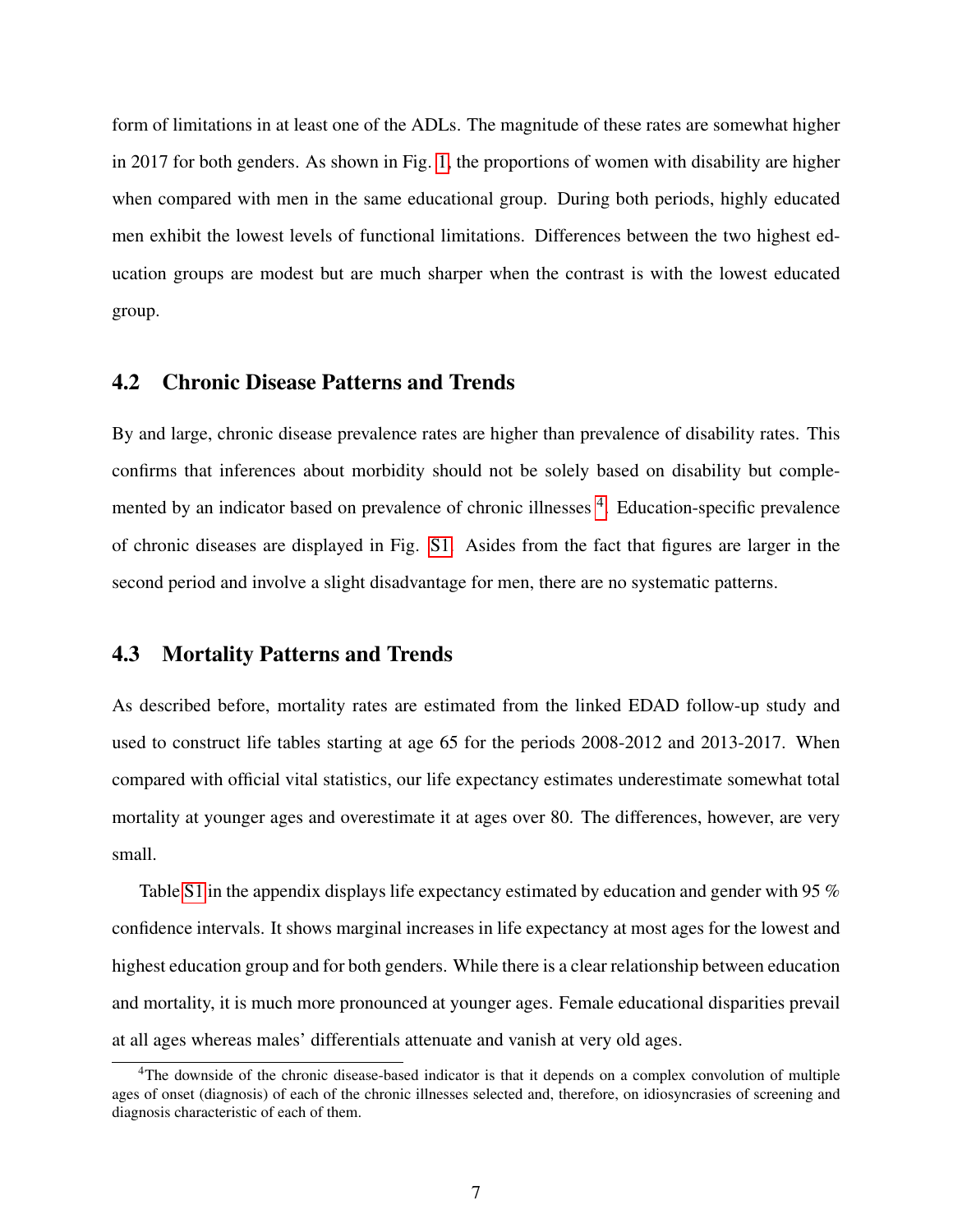### 4.4 Disability-Free and Chronic Disease-Free Life Expectancy

#### 4.4.1 Disability-Free Life Expectancy

As conjectured before, trends of DFLE<sub>65</sub> of disability-free life expectancy show *reductions* for both men and women between the two periods (in Appendix Table [S2\)](#page-26-0). Women exhibit higher DFLE<sup>65</sup> than men and also experienced larger declines (−0.74 years, 95% CI [−0.96,−0.52]) when compared to men (−0.36 years, 95% CI [−0.61, −0.11]).

Education-specific changes in  $DFLE_{65}$  are displayed in Table [1.](#page-19-0) In general, it is those with the lowest levels of education that experience the lowest levels of DFLE. The other two education groups exhibit very similar levels. Note also that DFLE<sup>65</sup> has *decreased* between the two periods for all education groups and both genders and that magnitude of decline is larger for women and men with lowest education. Among men it is only those with lowest education that experience a substantial reduction in DFLE<sub>65</sub> of more than a year  $(1.33 \text{ years}, 95\% \text{ CI} [1.26, 1.86])$ . The remaining education groups undergo only small decreases. Among women, for both those with low and with high education, there is evidence of a reduction of DFLE<sub>65</sub> by more than a year between the two periods

#### 4.4.2 Chronic disease-free life expectancy

In contrast to the DFLE<sub>65</sub> trends, estimates of chronic disease free life expectancy are more mixed. On one hand, among men there is a systematic *decrease* in chrDFLE in all educational groups. Females, on the other hand, experienced increases in time spend without chronic disease. This pattern is more pronounced among those with primary or higher education and induces increases in education differentials in  $chrDFLE_{65}$  at least among females.

### 4.5 Decomposition

The results from our decomposition exercise, shown in Table [2,](#page-20-0) reveal that the decline of DFLE is attributable almost exclusively to additional live years spend with disability (Disability Effect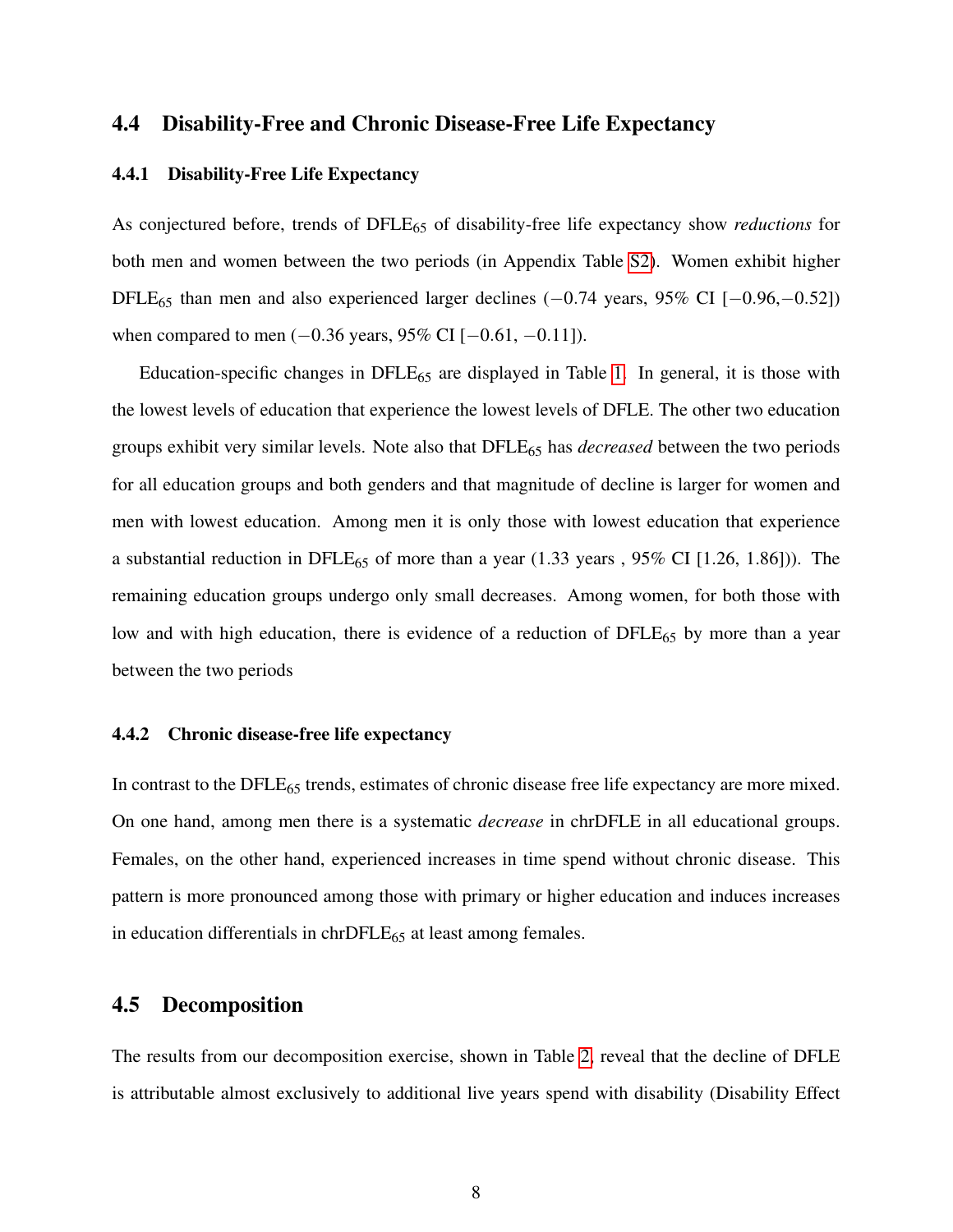- DE) rather than to changes in mortality (Mortality Effect - ME), a pattern most marked among women with low education (i.e.  $ΔDE<sub>65</sub>=-1.59$  $ΔDE<sub>65</sub>=-1.59$  $ΔDE<sub>65</sub>=-1.59$  years, 95% CI [-2.19, -0.92])<sup>5</sup> and secondary or higher education (i.e. ∆*DE*65= −1.39 years, 95% CI [−2.91, −0.49]). On the other hand, men with low education experienced the greatest decline in *DFLE*<sub>65</sub> (Δ*DFLE*<sub>65</sub> −1.33 years, 95% CI  $[-1.96, -0.61]$ , and is mostly attributable to increased levels of disability in all age groups (∆*DE*<sup>65</sup> = −1.07 years , 95% CI [−1.61,−0.48]).

Differences overtime between the lowest and two highest education groups (see Appendix Table [S3\)](#page-27-0) increase mostly as a result of disparities of mortality and disability trends among women. In turn, these differences are driven by increases in disability (DE). Although disparities between the lowest and highest education group are smaller among men than among women, they have increased over time at a much higher rate as shown (see Appendix Table [S4\)](#page-28-0).

Finally, examination of chrDFL $E_{65}$  (see Table [3\)](#page-21-0) show similar patterns as those observed for  $DFLE_{65}$ . Among women, there is a significant increase in the difference in chr $DFLE_{65}$  between the two higher education groups. Although among males these same differences contracted, differences in chrDFL $E_{65}$  between those with low education and those with high education expanded by more than 0.5 years (see Table [S5](#page-29-0) and Table [S6](#page-30-0) in the supplementary material).

# 5 Discussion

Recent studies suggest that despite continued gains in life expectancy, older adults in Spain spend more time with disability when compared with older generations [\[7,](#page-15-5) [8\]](#page-15-6). In this paper we use alternative data sources and two different indicators to confirm this unexpected expansion of disability and morbidity. Moreover, we augment findings to include an assessment of education differentials in levels and trends of both indicators.

The compression of morbidity observed in Spain in the 1980 and 90s [\[6\]](#page-15-4) when mortality was decreasing sharply, may have been possible due to a contemporaneous reduction in age-specific

<sup>5</sup>∆*DE* refers to the difference in DFLE due to changes in disability fractions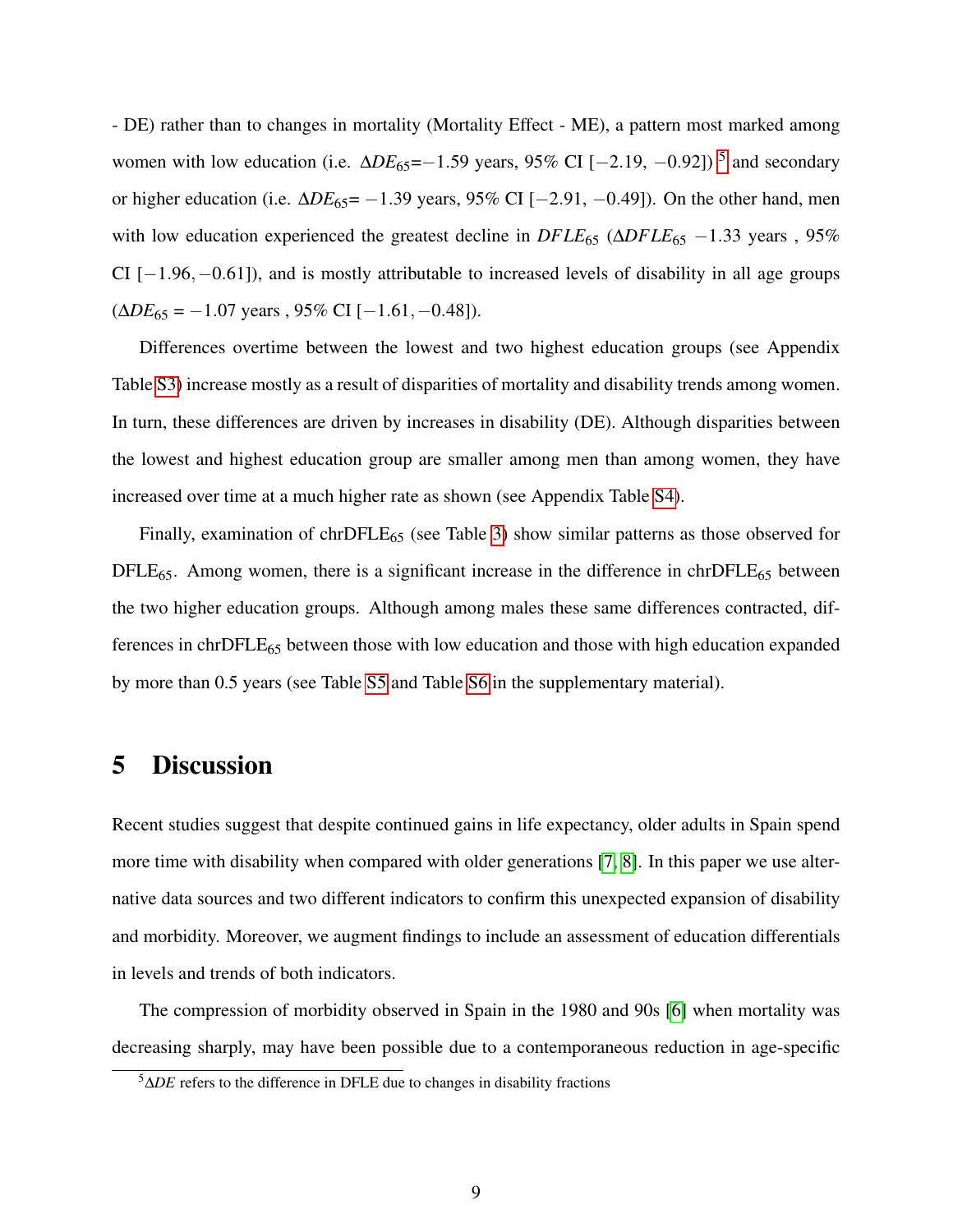incidence of morbidity at younger ages. This is so because the incidence of the most dominant condition, e.g. CVD, remained unchanged or declined during the 80's and no new chronic illness gained a significant foothold. Our findings suggest that more recently these patterns have been overturned, as both DFLE<sub>65</sub> and chrDFLE<sub>65</sub> reveal expansion of both morbidity and disability among men and expansion of disability among women.

An equally important finding is that the observed declining trends in healthy life expectancy are mostly sustained by reductions among those with the lowest level of education, the groups that experienced the sharpest drop in  $DFLE_{65}$ . These unequal declines drive increases in disparities between educational groups, a phenomenon in line with recent findings showing similar increases in mortality disparities by education [\[21\]](#page-16-6). Similarly, the chrDFLE indicator also declines for men, and it does so across all groups although the decline is sharper among those with the lowest levels of education.

How can we explain these patterns?

The first explanation is simply that the observed trends are a result of artifacts that increase observed levels of prevalence with disability and chronic illnesses. Over the last decade or so, Spain has experienced rapid economic development, modernization, education expansion and, importantly, a massive increase of the reach and influence of the health sector. The combination of these changes could lead to improvements in screening and detection which may, in turn, inflate measures of chronic illnesses prevalence [\[30\]](#page-17-4). While plausible, this explanation fails to account for observed increases in education disparities, which should have diminished, not increased.

The second explanation is that observed increase in the risks of chronic illness and disability could have been fueled by a late epidemiological transition driven by behaviors associated with diet, sedentary life styles, jointly with increased consumption of tobacco and alcohol. The transition may have started well before the period under study, but its effects could only be observed with a generous time lag. If this is the case, it may well be that the full effects of the transition are not yet exhausted. This explanation is consistent with increases in educational disparities, for it is likely that it is among the lowest educated groups where the largest shifts in life styles have taken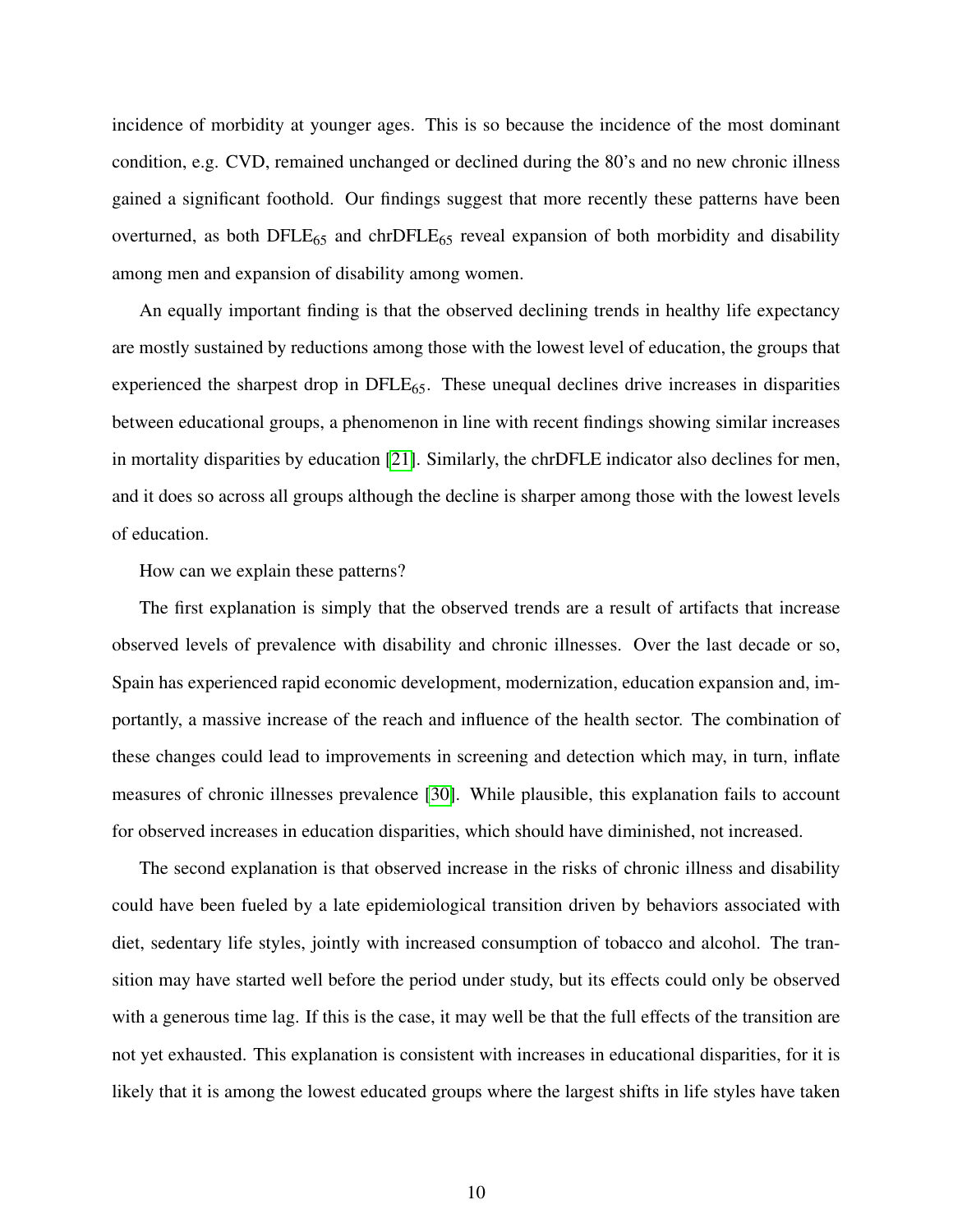place [\[31\]](#page-17-5). Indeed, in Spain as elsewhere, the unequal adoption of new life styles that augments exposures to chronic illnesses have increased intra-group homogeneity and inter-group heterogeneity and thus may have generated new grounds for the emergence of health inequalities that are now reflected in our DFLE index.

Similar to the trends in social class patterns, also the observed gender differences in the chrD-FLE indicator could stem from such time lagged effect. The stark gender differences in the chrD-FLE indicator possibly reflect preexisting social barriers and/or gender-specific differences in the adaptation of risky behaviors such as smoking. Indeed, while smoker rates among men and women have converged over the past decades in Spain, among the cohorts born before 1960 the share of women who smoke or had smoked was marginal while up to 70% of all men in the cohort 1950-59 were either regular or former smoker [\[32,](#page-17-6) [33\]](#page-17-7).

The third explanation is not part of a list of usual suspects. This is that, perhaps, the expansion of morbidity and disability is a cohort- based phenomenon. In particular, cohorts born between 1933 and 1943 may include a larger fraction of individuals who experienced adverse early conditions, namely, exposure to devastation brought about by the Spanish Civil War and its aftermath [\[3,](#page-15-1) [34,](#page-17-8) [35\]](#page-17-9). These exposures may have contributed to an increase in the cohorts' adult risks of metabolic and cardiovascular diseases [\[36,](#page-17-10) [37\]](#page-17-11). If this third explanation is correct, the decline in DFLE we observe during the period under examination is a transient phenomenon.

#### 5.1 Strenghts and Limitations

This paper uses new data sources to confirm a recently detected expansion of morbidity in Spain, tried to trace down the origin of these trends and extended the existing empirical findings with an examination of education-specific trends and contributions.

The paper has a few shortcomings. First, like all studies of this type, estimates of DFLE and ChrDFLE are conditional on the definition of disability and chronic diseases. By including limitations in basic activity of daily living only, our DFLE indicator detects the occurrence of severe disability without offering any room to assess variation in severity. Thus, we are unable to test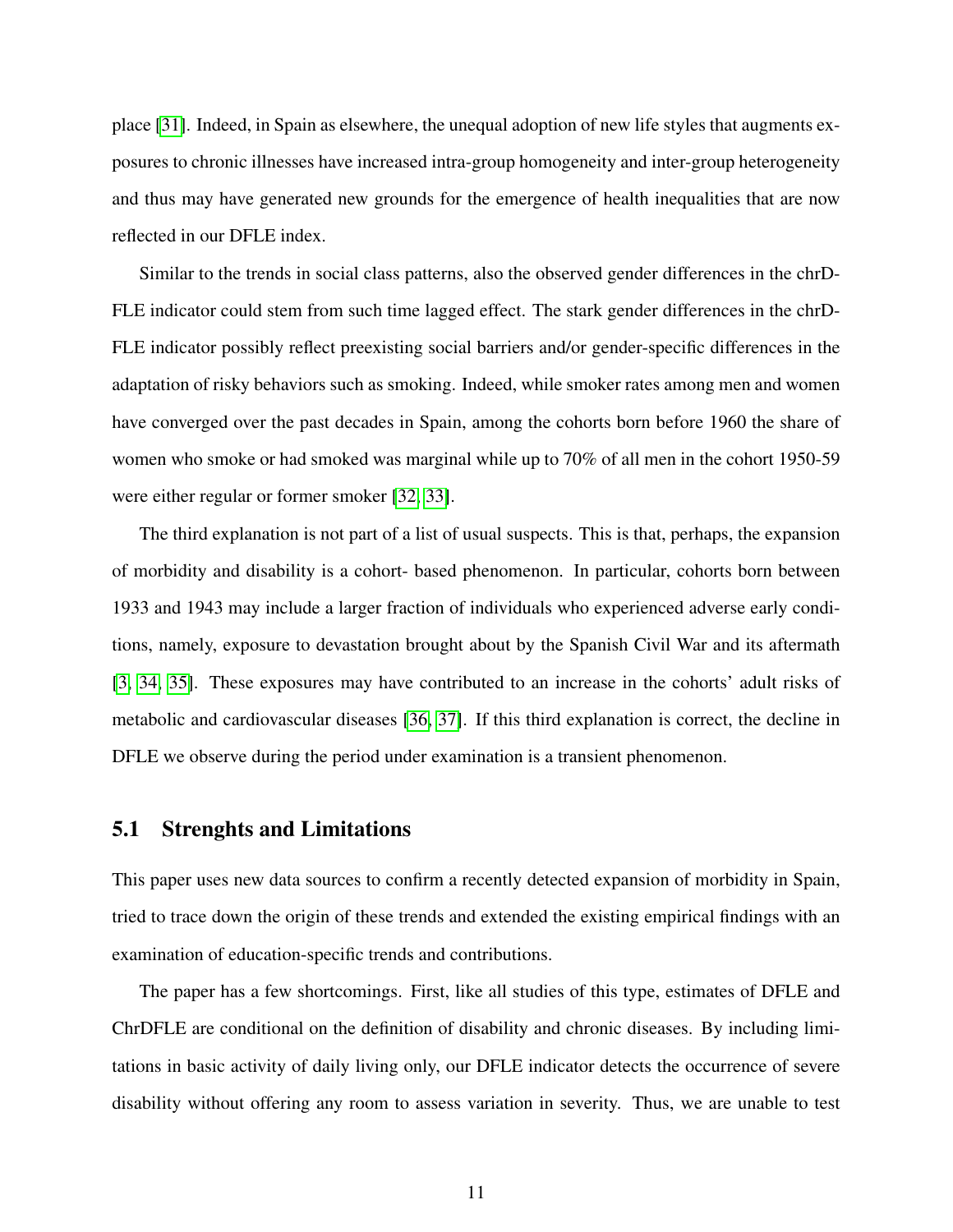conjectures associated with dynamic equilibrium. By the same token, the indicator chrDFLE rests on reports about diagnosis of illnesses but does not capture variability in adherence and success of treatment and, hence, it is blind to severity as well.

Second, information on mortality during the period of observation is retrieved from matching individual records of the EDAD survey and vital statistics. As most data of this kind, ours is vulnerable to errors generated by imperfect linkages, including records that could not be linked at all.

Third, our estimates of chrDFLE from the EDAD questionnaire are indirect as they are based on prevalence of chronic illnesses among those with at least one limitation (see Appendix). Although the assumptions invoked to generate these indirect estimates are likely to be harmless, it would have been better to have avoided them altogether.

Finally, to our knowledge, the chrDFLE indicator has not been used widely or at all and, therefore, we cannot rely on past research to support its validity. In particular, we are not able to assess if and to what and extent observed changes in chrDFLE could be the result of improvements (deterioration) of screening and diagnosis.

#### 5.2 Concluding remarks

Like recent studies in other countries [\[16,](#page-16-2) [38\]](#page-17-12), we find evidence of an expansion of morbidity in Spain between 2008 and 2017. The bulk of the decline is associated with increases in time spent with disability and chronic disease and less so with changes in mortality. This pattern is more pronounced among women as they experience smaller relative increases in life expectancy but higher prevalence of disability and illness. Significantly, we retrieve empirical evidence of salient disparities in DFLE and chrDFLE levels and trends across education groups. This is consistent with recent findings in other populations [\[24,](#page-16-10) [39,](#page-17-13) [40\]](#page-17-14). Not only are the size of these disparities relatively large in both periods but, more importantly, they increase over time. Future analyses enriched with measures of severity may shed more light on this and determine whether or not the increases in prevalence of chronic illness that explains the decline in chrDFLE is a reflection of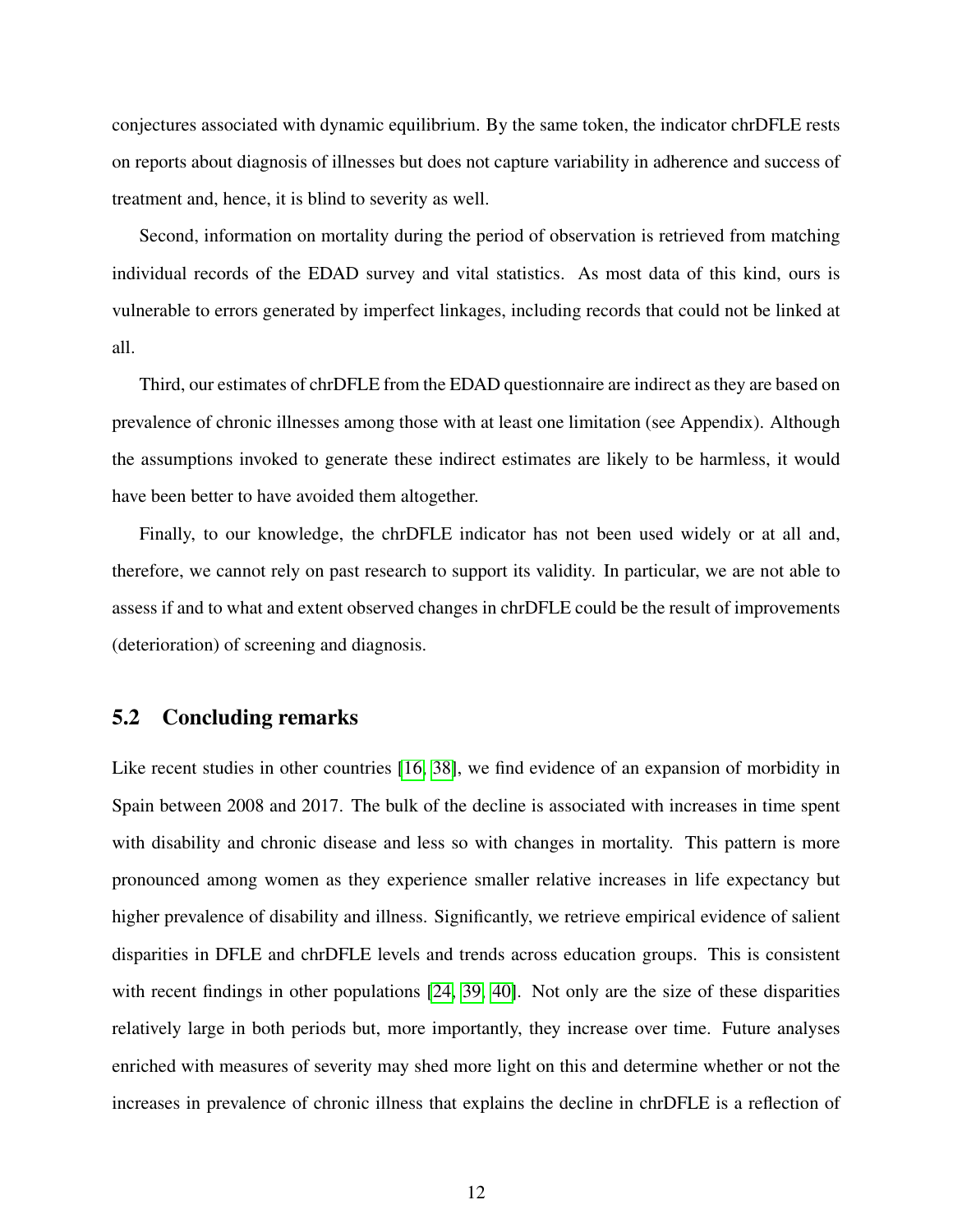improved screening and less a result of increased incidence.

## Conflict of Interest

None declared.

### **Code**

The code used to reproduce this analysis can be found in the following repository [https://](https://gitlab.com/csic-echo/compression-morbidity) [gitlab.com/csic-echo/compression-morbidity](https://gitlab.com/csic-echo/compression-morbidity).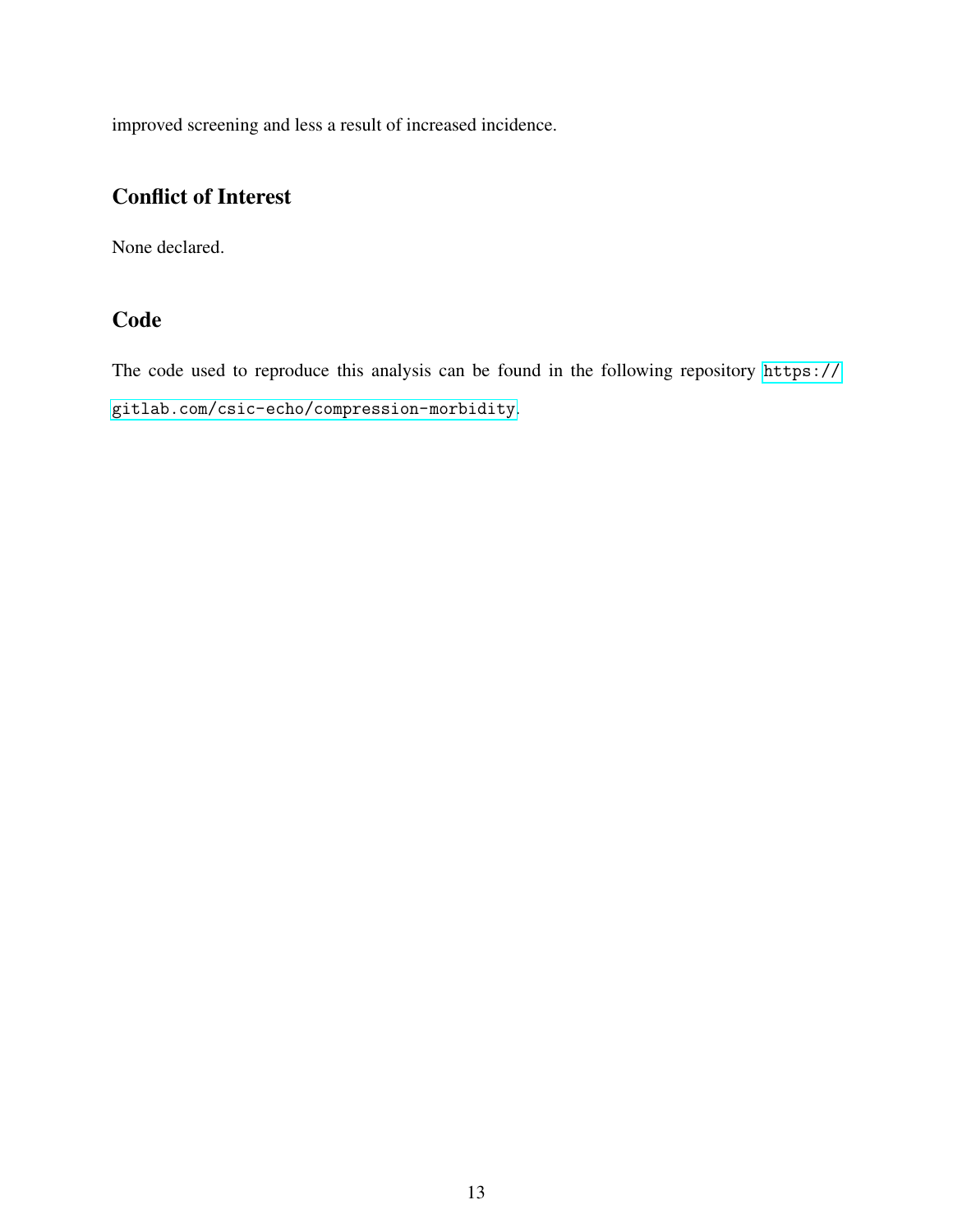#### Data Availability Statement

A minimal sample of anonymized, individual level information, methodology and all questionnaires of the Spanish national survey on disability, autonomy, personal situations and dependency ("Encuesta sobre discapacidades, autonomía personal y situaciones de dependencia"; short: EDAD) and the Spanish National Health Survey 2017 ("Encuesta Nacional de Salud") can be downloaded from the website of the Spanish National Institute of Statistics (INE) without further costs. Link: [https://www.ine.es/dyngs/INEbase/es/operacion.htm?c=Estadistica\\_C&](https://www.ine.es/dyngs/INEbase/es/operacion.htm?c=Estadistica_C&cid=1254736176782&menu=resultados&secc=1254736194716&idp=1254735573175#!tabs-1254736195313) [cid=1254736176782&menu=resultados&secc=1254736194716&idp=1254735573175#!tabs-](https://www.ine.es/dyngs/INEbase/es/operacion.htm?c=Estadistica_C&cid=1254736176782&menu=resultados&secc=1254736194716&idp=1254735573175#!tabs-1254736195313)[1254736195313](https://www.ine.es/dyngs/INEbase/es/operacion.htm?c=Estadistica_C&cid=1254736176782&menu=resultados&secc=1254736194716&idp=1254735573175#!tabs-1254736195313)

This data was used to to extract age-specific disability and chronic disease rates. The mortality follow-up information, used for the construction of education-specific life tables, cannot be shared publicly. The authors agreed upon this condition when signing the petition BE014/2018 (02.02.2018, attached in Spanish) with the INE. The INE department for sociodemographic statistics imposed these data restrictions to avoid the potential identification of survey participants, as the mortality data includes precise geographic and age-specific information. However, the data is available upon request from INE to all researcher who meet the criteria for access to confidential data.

For information on how to request and access this data, please consult the user service in person under the following address: National Statistics Institute. Area de atención a usuarios Paseo de la Castellana 183 (entrada por Estébanez Calderón 2) 28046 Madrid, Spain The other options to get in contact about data access with INE are to call the information hotline  $(+34915839100)$  or use the online consultation form: <www.ine.es/infoine>.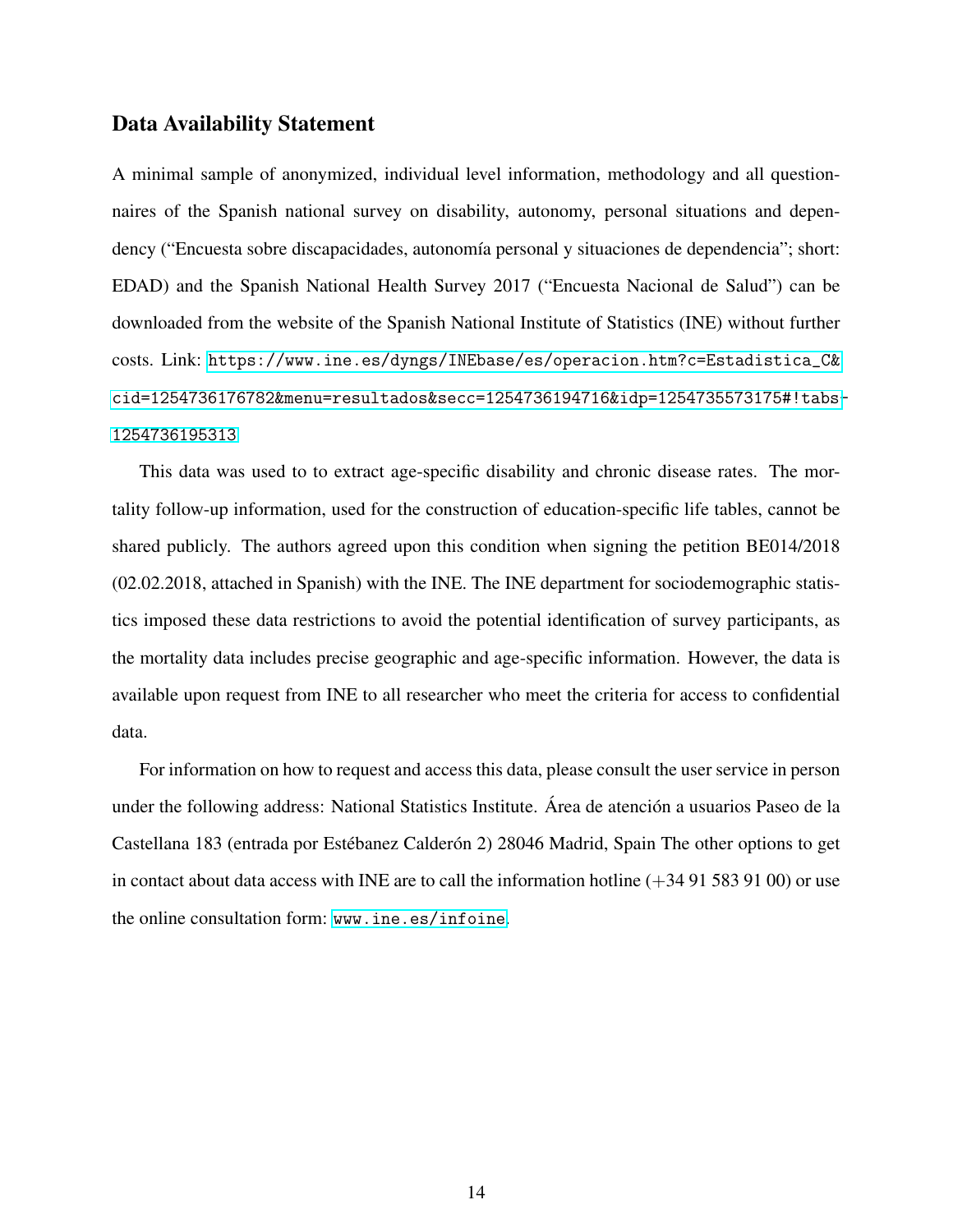# References

- <span id="page-15-0"></span>1. Klenk, J., Keil, U., Jaensch, A., Christiansen, M. C. & Nagel, G. Changes in Life Expectancy 1950–2010: Contributions from Age- and Disease-Specific Mortality in Selected Countries. *Population Health Metrics* 14, 20 (23, 2016).
- 2. Robine, J.-M. in *International Handbook of Adult Mortality* (eds Rogers, R. G. & Crimmins, E. M.) 207–226 (Springer Netherlands, Dordrecht, 2011).
- <span id="page-15-1"></span>3. Gómez-Redondo, R. & Boe, C. Decomposition Analysis of Spanish Life Expectancy at Birth: Evolution and Changes in the Components by Sex and Age. *Demographic Research* S4, 521– 546 (17, 2005).
- <span id="page-15-2"></span>4. Mäki, N. et al. Educational Differences in Disability-Free Life Expectancy: A Comparative Study of Long-Standing Activity Limitation in Eight European Countries. *Social Science & Medicine* 94, 1–8 (1, 2013).
- <span id="page-15-3"></span>5. Majer, I. M., Nusselder, W. J., Mackenbach, J. P. & Kunst, A. E. Socioeconomic Inequalities in Life and Health Expectancies around Official Retirement Age in 10 Western-European Countries. *J Epidemiol Community Health* 65, 972–979 (1, 2011).
- <span id="page-15-4"></span>6. Sagardui-Villamor, J., Guallar-Castillón, P., García-Ferruelo, M., Banegas, J. R. & Rodríguez-Artalejo, F. Trends in Disability and Disability-Free Life Expectancy Among Elderly People in Spain: 1986–1999. *The Journals of Gerontology: Series A* 60, 1028–1034 (1, 2005).
- <span id="page-15-5"></span>7. Walter, S. *et al.* No Evidence of Morbidity Compression in Spain: A Time Series Study Based on National Hospitalization Records. *International Journal of Public Health* 61, 729– 738 (2016).
- <span id="page-15-6"></span>8. Solé-Auró, A. & Alcañiz, M. Are We Living Longer but Less Healthy? Trends in Mortality and Morbidity in Catalonia (Spain), 1994–2011. *European Journal of Ageing* 12, 61–70 (1, 2015).
- <span id="page-15-7"></span>9. Gruenberg, E. M. The Failures of Success. *The Milbank Memorial Fund Quarterly. Health and Society* 55, 3–24 (1977).
- <span id="page-15-8"></span>10. Fries, J. F. Aging, Natural Death, and the Compression of Morbidity. *New England Journal of Medicine* 303, 130–135 (1980).
- <span id="page-15-9"></span>11. Manton, K. G. Epidemiological, Demographic, and Social Correlates of Disability among the Elderly. *The Milbank Quarterly* 67, 13–58 (1989).
- <span id="page-15-10"></span>12. Hossin, M. Z., Östergren, O. & Fors, S. Is the Association Between Late Life Morbidity and Disability Attenuated Over Time? Exploring the Dynamic Equilibrium of Morbidity Hypothesis. *The Journals of Gerontology: Series B* 74, e97–e106 (4, 2019).
- <span id="page-15-11"></span>13. Jeune, B. & Brønnum-Hansen, H. Trends in Health Expectancy at Age 65 for Various Health Indicators, 1987–2005, Denmark. *European Journal of Ageing* 5, 279 (28, 2008).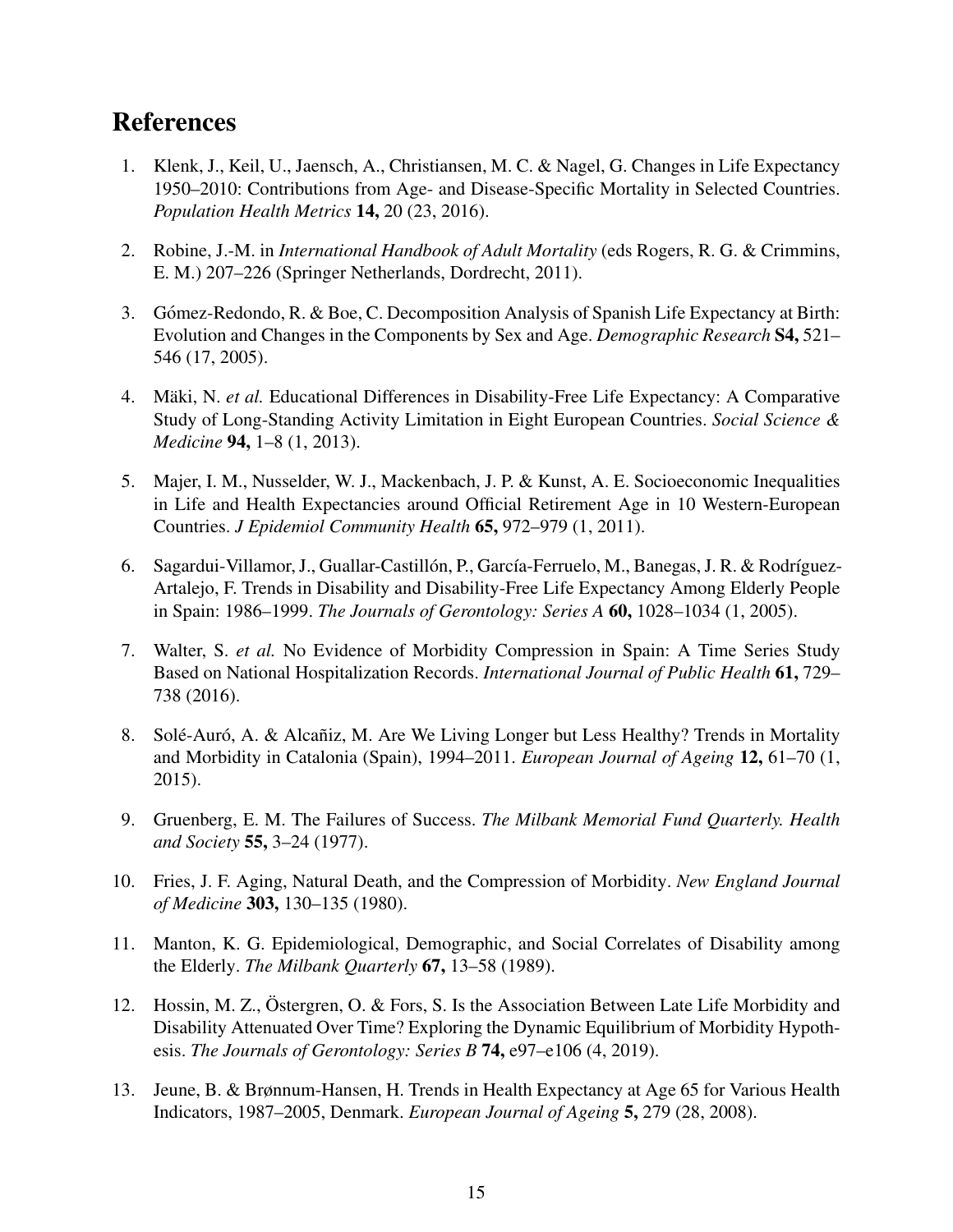- <span id="page-16-0"></span>14. Cai, L. & Lubitz, J. Was There Compression of Disability for Older Americans from 1992 to 2003? *Demography* 44, 479–495 (2007).
- <span id="page-16-1"></span>15. Crimmins, E. M., Zhang, Y. S., Kim, J. K. & Levine, M. E. Changing Disease Prevalence, Incidence, and Mortality Among Older Cohorts: The Health and Retirement Study. *The Journals of Gerontology: Series A* **74,** S21–S26 (Supplement 1 13, 2019).
- <span id="page-16-2"></span>16. Cambois, E., Blachier, A. & Robine, J.-M. Aging and Health in France: An Unexpected Expansion of Disability in Mid-Adulthood over Recent Years. *The European Journal of Public Health* 23, 575–581 (1, 2013).
- <span id="page-16-3"></span>17. Hernández-Hernández, J. R., Heras-Gómez, F., Cordovilla-Pérez, M. R., Antolín-García, T. & de Miguel, E. B. Incidence of Bronchopulmonary Carcinoma in Castile-Leon and Cantabria in 2007. Study from the Castile-Leon and Cantabria Respiratory Disease Society (SOCALPAR). *Archivos de Bronconeumolog´ıa ((English Edition))* 46, 7–14 (1, 2010).
- 18. De Pedro-Cuesta, J. *et al.* Prevalence of Dementia and Major Dementia Subtypes in Spanish Populations: A Reanalysis of Dementia Prevalence Surveys, 1990-2008. *BMC Neurology* 9, 55 (19, 2009).
- <span id="page-16-4"></span>19. Ruiz-Ramos, M., Escolar-Pujolar, A., Mayoral-Sánchez, E., Corral-San Laureano, F. & Fernández-Fernández, I. La diabetes mellitus en España: mortalidad, prevalencia, incidencia, costes económicos y desigualdades. *Gaceta Sanitaria* 20, 15–24 (1, 2006).
- <span id="page-16-5"></span>20. Reques, L., Giráldez-García, C., Miqueleiz, E., Belza, M. J. & Regidor, E. Educational Differences in Mortality and the Relative Importance of Different Causes of Death: A 7- Year Follow-up Study of Spanish Adults. *J Epidemiol Community Health* 68, 1151–1160 (1, 2014).
- <span id="page-16-6"></span>21. Permanyer, I., Spijker, J., Blanes, A. & Renteria, E. Longevity and Lifespan Variation by Educational Attainment in Spain: 1960–2015. *Demography* 55, 2045–2070 (1, 2018).
- <span id="page-16-7"></span>22. Solé-Auró, A., Martín, U. & Domínguez Rodríguez, A. Educational Inequalities in Life and Healthy Life Expectancies among the 50-Plus in Spain. *International Journal of Environmental Research and Public Health* 17, 3558 (10 2020).
- <span id="page-16-8"></span>23. Solé-Auró, A., Beltrán-Sánchez, H. & Crimmins, E. M. Are Differences in Disability-Free Life Expectancy by Gender, Race, and Education Widening at Older Ages? *Population Research and Policy Review* 34, 1–18 (1, 2015).
- <span id="page-16-10"></span>24. Matthews, R. J., Jagger, C. & Hancock, R. M. Does Socio-Economic Advantage Lead to a Longer, Healthier Old Age? *Social Science & Medicine* 62, 2489–2499 (1, 2006).
- <span id="page-16-9"></span>25. Cambois, E., Robine, J.-M. & Hayward, M. D. Social Inequalities in Disability-Free Life Expectancy in the French Male Population, 1980–1991. *Demography* 38, 513–524 (1, 2001).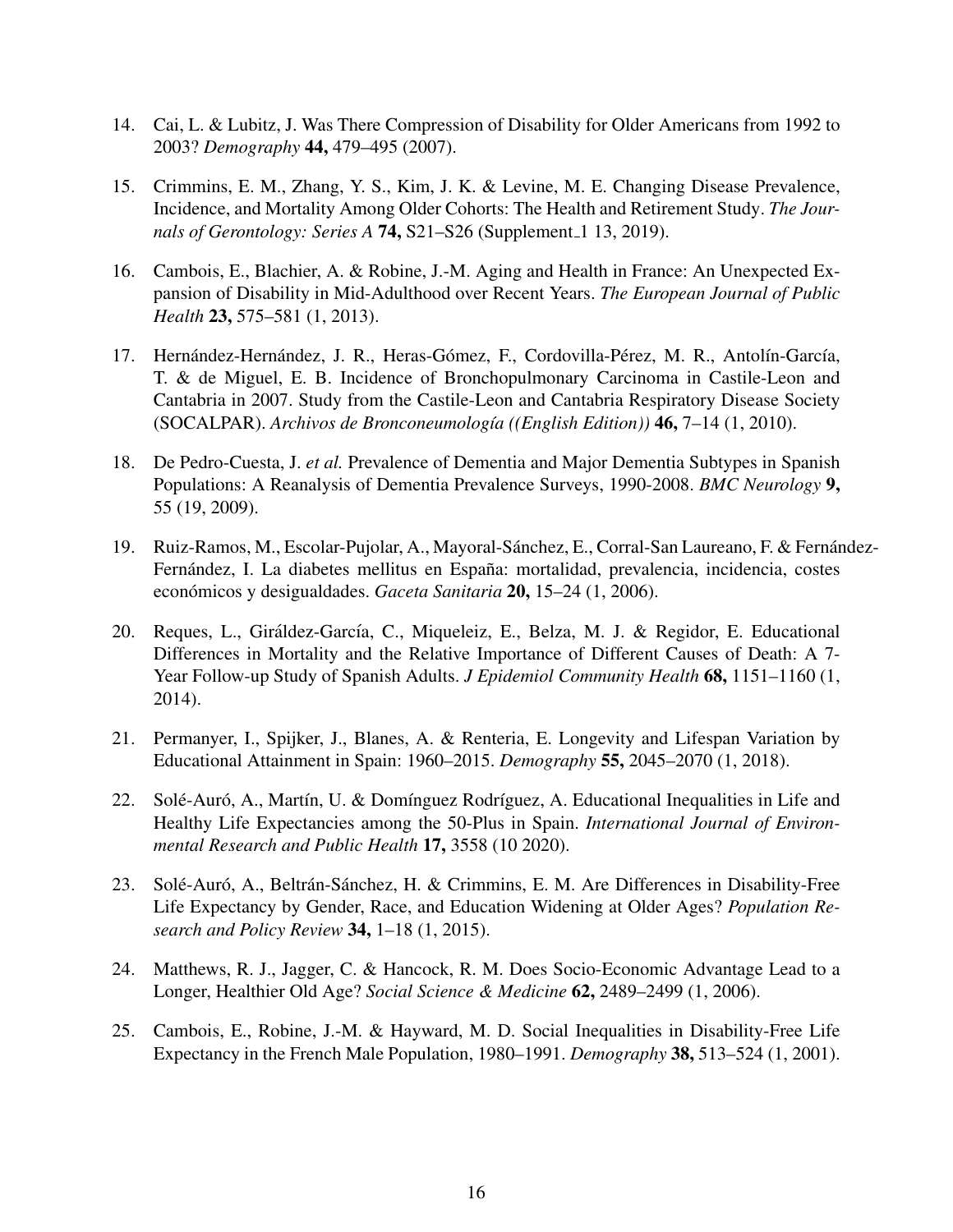- <span id="page-17-0"></span>26. Sullivan, D. F. A Single Index of Mortality and Morbidity. *HSMHA Health Reports* 86, 347– 354 (1971).
- <span id="page-17-1"></span>27. Arriaga, E. E. Measuring and Explaining the Change in Life Expectancies. *Demography* 21, 83–96 (1, 1984).
- <span id="page-17-2"></span>28. Nusselder, W. J. & Looman, C. W. N. Decomposition of Differences in Health Expectancy by Cause. *Demography* 41, 315–334 (1, 2004).
- <span id="page-17-3"></span>29. Freedman, V. A., Schoeni, R. F., Martin, L. G. & Cornman, J. C. Chronic Conditions and the Decline in Late-Life Disability. *Demography* 44, 459–477 (1, 2007).
- <span id="page-17-4"></span>30. Haase, C. B., Gyuricza, J. V. & Brodersen, J. New Hypertension Guidance Risks Overdiagnosis and Overtreatment. *BMJ* 365 (12, 2019).
- <span id="page-17-5"></span>31. Palloni, A., Milesi, C., White, R. G. & Turner, A. Early Childhood Health, Reproduction of Economic Inequalities and the Persistence of Health and Mortality Differentials. *Social Science & Medicine* 68, 1574–1582 (1, 2009).
- <span id="page-17-6"></span>32. Schiaffino, A. *et al.* Gender and Educational Differences in Smoking Initiation Rates in Spain from 1948 to 1992. *European Journal of Public Health* 13, 56–60 (1, 2003).
- <span id="page-17-7"></span>33. Fernandez, E. *et al.* Prevalence of Cigarette Smoking by Birth Cohort among Males and Females in Spain, 1910–1990. *European Journal of Cancer Prevention* 12, 57–62 (2003).
- <span id="page-17-8"></span>34. Christiansen, T. *The Reason Why: The Post Civil-War Agrarian Crisis in Spain* (Universidad de Zaragoza, 2012).
- <span id="page-17-9"></span>35. Harrison, J. *An Economic History of Modern Spain* (Manchester University Press, 1978).
- <span id="page-17-10"></span>36. Barker, D. J. P. The Developmental Origins of Adult Disease. *Journal of the American College of Nutrition* 23, 588S–595S (sup6 1, 2004).
- <span id="page-17-11"></span>37. Ramirez, D. & Haas, S. A. The Long-Arm of Conflict: How Timing Shapes the Impact of Childhood Exposure to War. *Demography* forthcoming (2020).
- <span id="page-17-12"></span>38. Kingston, A. *et al.* Is Late-Life Dependency Increasing or Not? A Comparison of the Cognitive Function and Ageing Studies (CFAS). *The Lancet* 390, 1676–1684 (7, 2017).
- <span id="page-17-13"></span>39. Cambois, E. *et al.* Educational Differentials in Disability Vary across and within Welfare Regimes: A Comparison of 26 European Countries in 2009. *J Epidemiol Community Health* 70, 331–338 (1, 2016).
- <span id="page-17-14"></span>40. Fouweather, T. *et al.* Comparison of Socio-Economic Indicators Explaining Inequalities in Healthy Life Years at Age 50 in Europe: 2005 and 2010. *European Journal of Public Health* 25, 978–983 (1, 2015).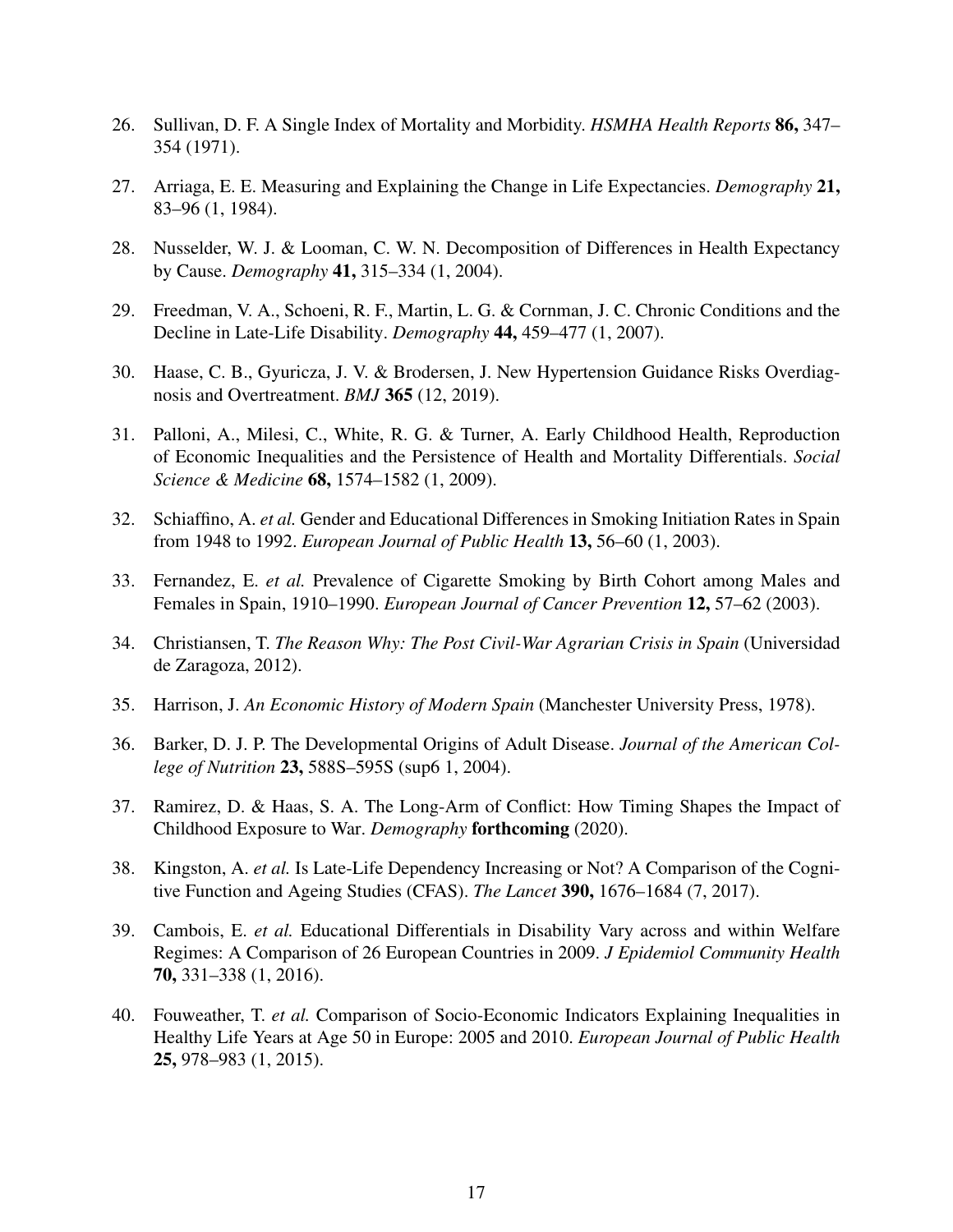# 6 Figures

<span id="page-18-0"></span>

Figure 1: Observed Fraction with Functional Limitation (2008, 2017)

low education  $\rightarrow$  primary education  $\rightarrow$  high education  $\overline{\phantom{a}}$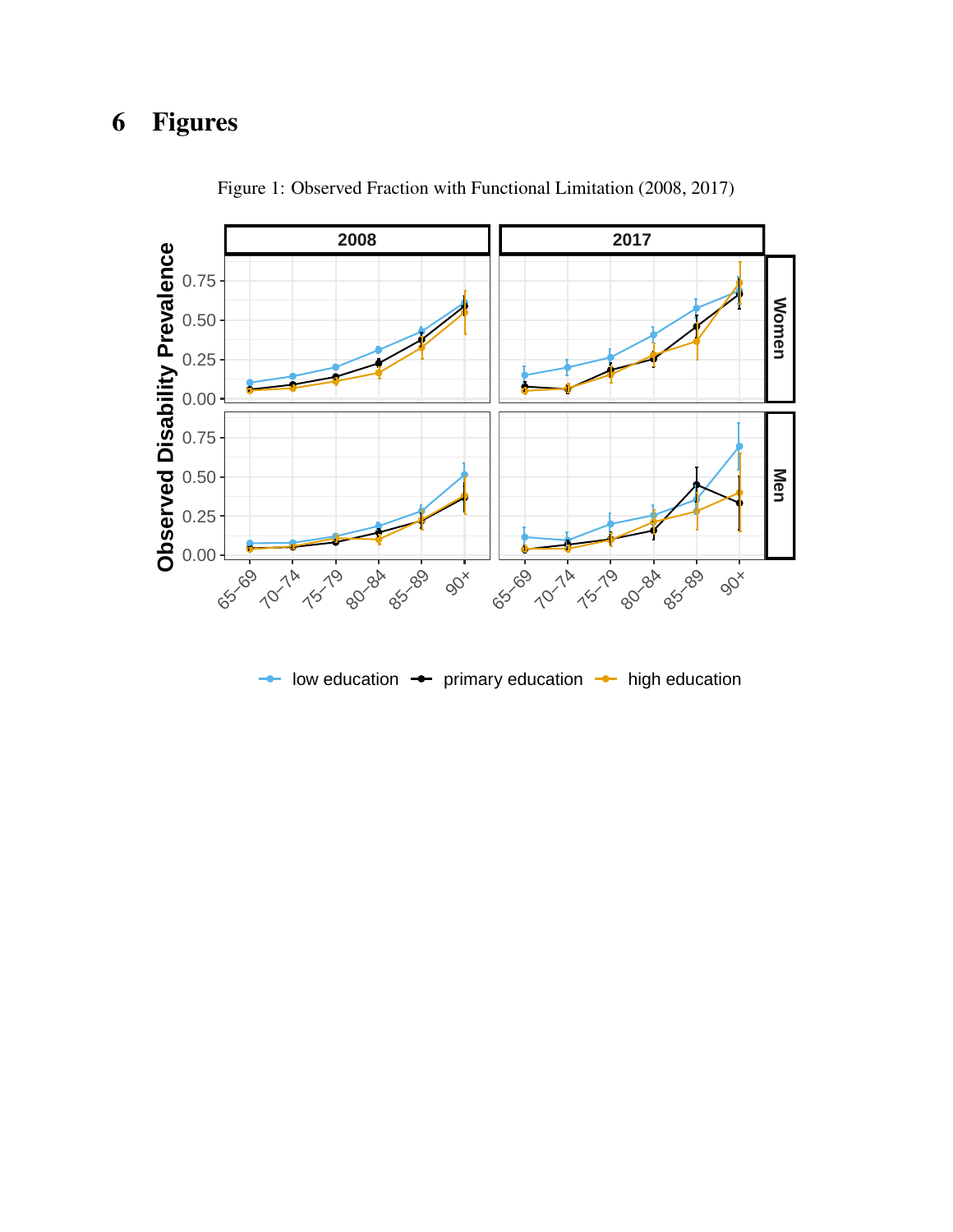# 7 Tables

<span id="page-19-0"></span>

|                | Low Education    | <b>Primary Education</b> | <b>High Education</b> |
|----------------|------------------|--------------------------|-----------------------|
|                | Women 2008-2012  |                          |                       |
| $DFLE_{65}$    | 16.041           | 18.314                   | 19.165                |
| 95 % CIs       | (15.757, 16.361) | (17.918, 18.722)         | (18.591, 20.445)      |
| $chrDFLE_{65}$ | 10.275           | 11.747                   | 12.574                |
| 95 % CIs       | (10.166, 10.563) | (11.613, 12.236)         | (12.145, 13.581)      |
|                | Women 2013-2017  |                          |                       |
| $DFLE_{65}$    | 14.496           | 17.676                   | 17.775                |
| 95 % CIs       | (13.937, 15.053) | (17.179, 18.172)         | (16.974, 18.543)      |
| $chrDFLE_{65}$ | 11.234           | 13.342                   | 15.450                |
| 95 % CIs       | (10.608, 11.859) | (12.710, 13.948)         | (14.538, 16.355)      |
|                | Men 2008-2012    |                          |                       |
| $DFLE_{65}$    | 15.166           | 17.045                   | 16.958                |
| 95 % CIs       | (14.800, 15.472) | (16.574, 17.513)         | (16.421, 17.690)      |
| $chrDFLE_{65}$ | 9.594            | 10.780                   | 10.883                |
| 95 % CIs       | (9.474, 9.920)   | (10.537, 11.117)         | (10.443, 11.315)      |
|                | Men 2013-2017    |                          |                       |
| $DFLE_{65}$    | 13.839           | 16.623                   | 16.792                |
| 95 % CIs       | (13.211, 14.413) | (16.102, 17.203)         | (16.113, 17.559)      |
| $chrDFLE_{65}$ | 8.144            | 9.964                    | 9.752                 |
| 95 % CIs       | (7.423, 8.874)   | (9.342, 10.694)          | (8.999, 10.516)       |

Table 1: DFLE and chrDFLE at Age 65 with 95% by Education and over Time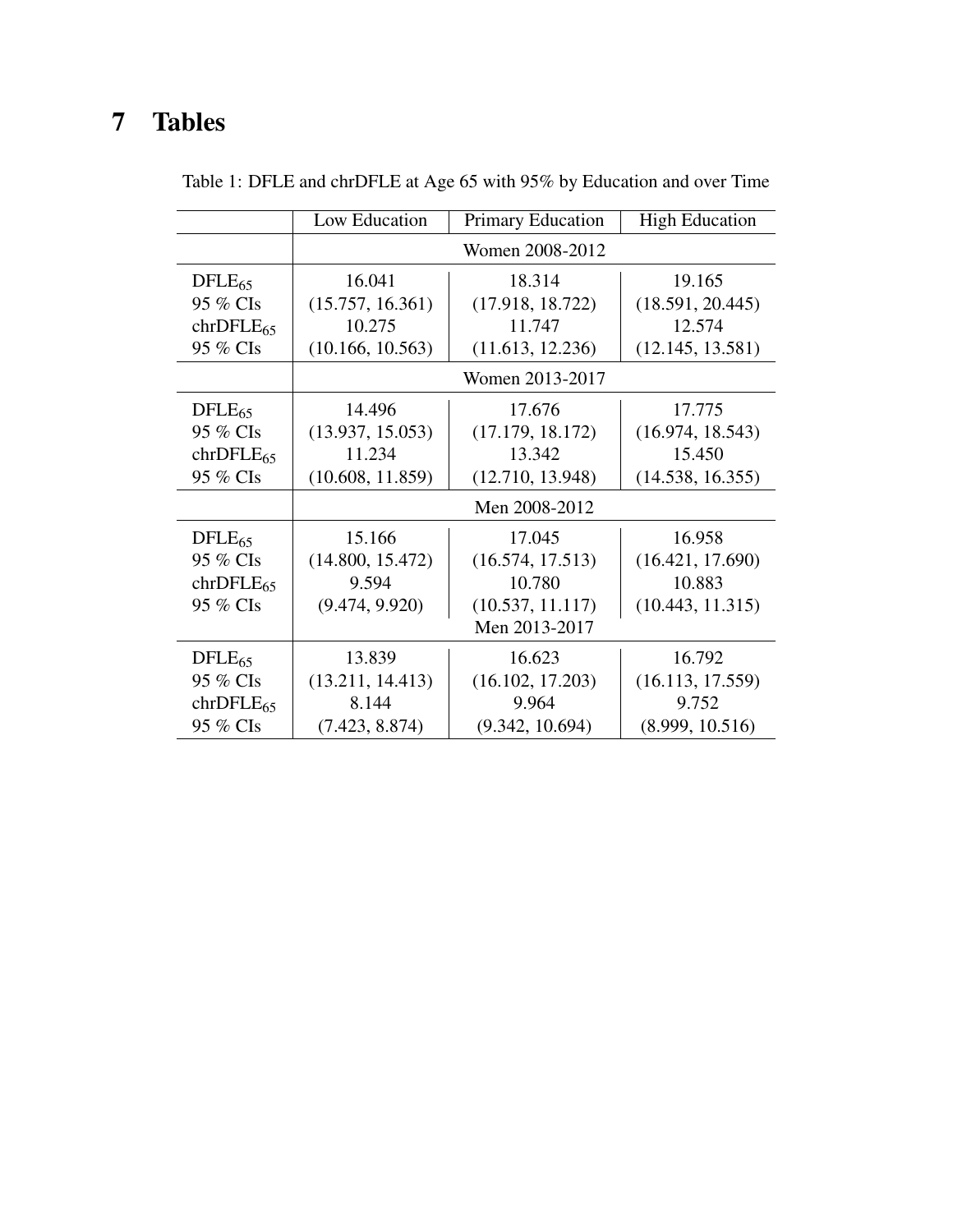|                                | Low Education      | <b>Primary Education</b> | <b>High Education</b> |
|--------------------------------|--------------------|--------------------------|-----------------------|
|                                | Women              |                          |                       |
| $\triangle$ DFLE <sub>65</sub> | $-1.545$           | $-0.638$                 | $-1.389$              |
| 95 % CIs                       | $(-2.186, -0.916)$ | $(-1.353, 0.060)$        | $(-2.914, -0.478)$    |
| $\Lambda$ ME                   | 0.042              | 0.073                    | $-0.070$              |
| 95 % CIs                       | $(-0.240, 0.356)$  | $(-0.295, 0.438)$        | $(-1.001, 0.354)$     |
| $\Delta$ DE                    | $-1.587$           | $-0.711$                 | $-1.319$              |
| 95 % CIs                       | $(-2.131, -1.047)$ | $(-1.324, -0.150)$       | $(-2.351, -0.421)$    |
|                                | Men                |                          |                       |
| $\triangle$ DFLE <sub>65</sub> | $-1.327$           | $-0.421$                 | $-0.166$              |
| 95 % CIs                       | $(-1.964, -0.610)$ | $(-1.117, 0.342)$        | $(-1.176, 0.774)$     |
| $\Delta$ ME                    | $-0.256$           | 0.0763                   | 0.186                 |
| 95 % CIs                       | $(-0.631, 0.152)$  | $(-0.396, 0.544)$        | $(-0.481, 0.754)$     |
| $\Delta$ DE                    | $-1.067$           | $-0.497$                 | $-0.353$              |
| 95 % CIs                       | $(-1.607, -0.478)$ | $(-1.002, 0.040)$        | $(-1.083, 0.347)$     |

<span id="page-20-0"></span>Table 2: Decomposition of Period Differences in DFLE<sub>65</sub> with 95% CIs by Education

The notation ME refers to the impact of mortality on the DFLE given that disability rates remained constant. DE notes the effect of changes in disability rates on DFLE when mortality rates would remain constant over time.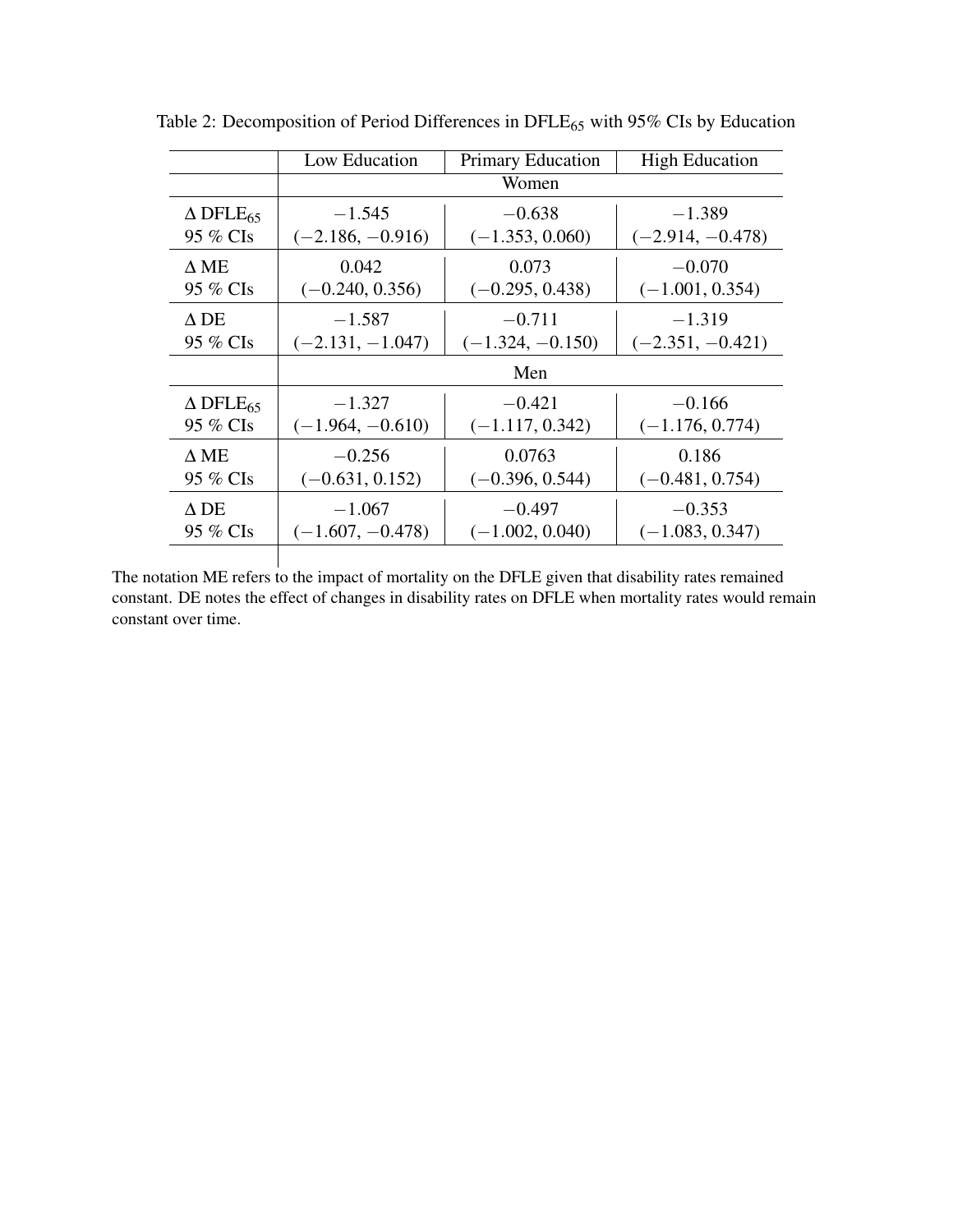<span id="page-21-0"></span>

|                                   | Low Education      | <b>Primary Education</b> | <b>High Education</b> |  |
|-----------------------------------|--------------------|--------------------------|-----------------------|--|
|                                   | Women              |                          |                       |  |
| $\triangle$ chrDFLE <sub>65</sub> | 0.959              | 1.595                    | 2.876                 |  |
| 95 % CIs                          | (0.231, 1.546)     | (0.702, 2.100)           | (1.361, 3.729)        |  |
| $\Delta$ ME                       | 0.035              | 0.025                    | 0.090                 |  |
| 95 % CIs                          | $(-0.198, 0.290)$  | $(-0.289, 0.315)$        | $(-1.003, 0.531)$     |  |
| $\Delta$ CHRE                     | 0.923              | 1.570                    | 2.786                 |  |
| 95 % CIs                          | (0.226, 1.452)     | (0.767, 2.015)           | (1.908, 3.676)        |  |
|                                   |                    | Men                      |                       |  |
| $\triangle$ chrDFLE <sub>65</sub> | $-1.449$           | $-0.815$                 | $-1.131$              |  |
| 95 % CIs                          | $(-2.313, -0.801)$ | $(-1.550, -0.076)$       | $(-1.949, -0.280)$    |  |
| $\Delta$ ME                       | $-0.168$           | 0.049                    | 0.106                 |  |
| 95 % CIs                          | $(-0.418, 0.121)$  | $(-0.249, 0.349)$        | $(-0.337, 0.485)$     |  |
| $\Delta$ CHRE                     | $-1.281$           | $-0.865$                 | $-1.237$              |  |
| 95 % CIs                          | $(-2.108, -0.706)$ | $(-1.521, -0.226)$       | $(-1.917, -0.408)$    |  |

Table 3: Decomposition of Period Differences in ChrFLE<sub>65</sub> with 95% Cis by Education

The notation ME refers to the impact of mortality on the chrDFLE given that chronic disease rates remained constant. DE notes the effect of changes in disability rates on chrDFLE when mortality rates would remain constant over time.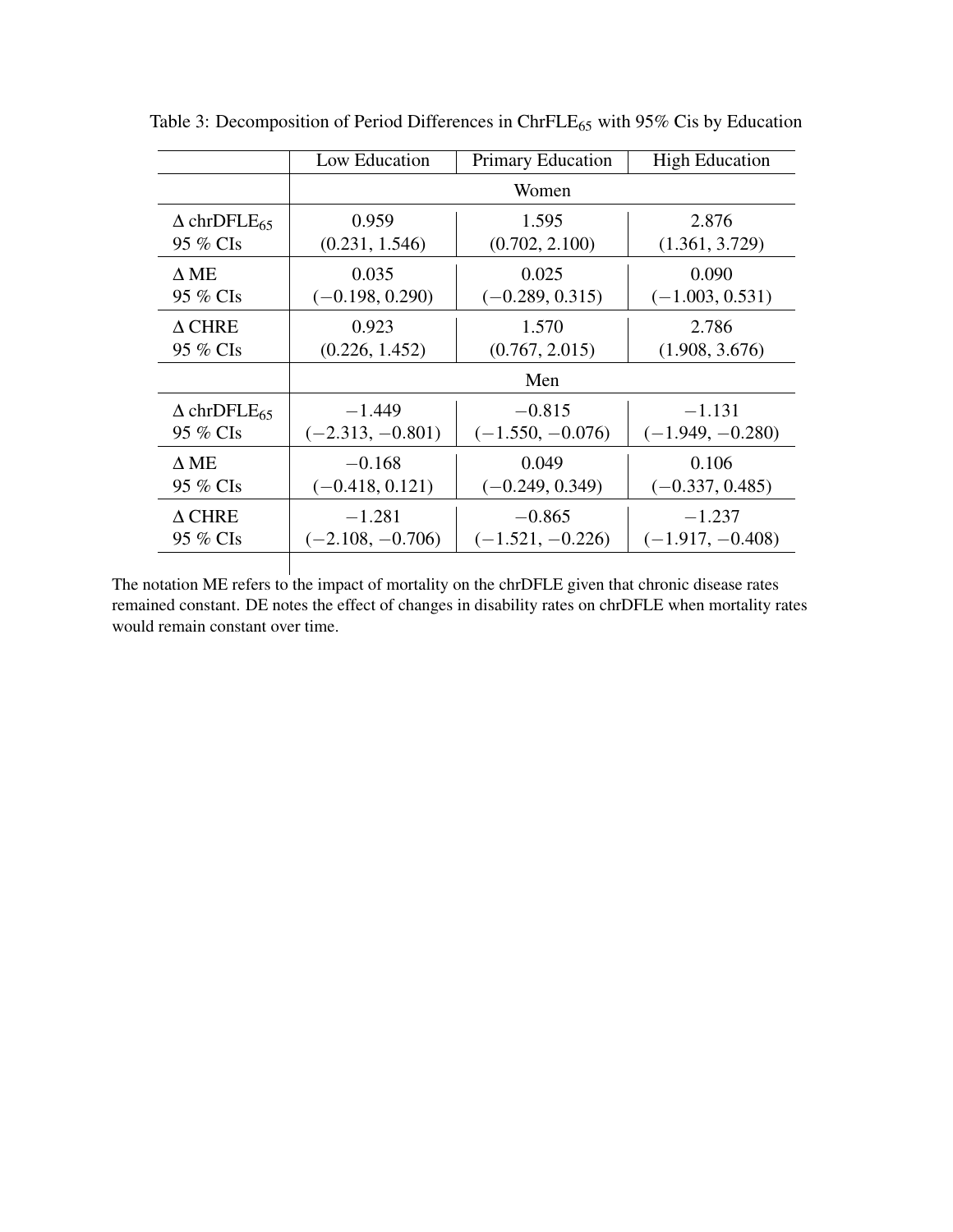# Appendix

#### Appendix 1 - Additional information about the linkage of the EDAD survey

The INE department for socio-demographic statistics used a personal identifier, such as the Spanish national ID number (DNI/NIE), to link the 258,187 interviewees who participated in the National Survey on Disability, Personal Autonomy, and Dependency (EDAD, Spanish: *Encuesta sobre Discapacidad, Autonomía personal y Situaciones de Dependencia*) with a monthly updated Spanish population register (Spanish: *Padron´* ) and the statistics for natural population movement (MNP, Spanish: *Movimiento natural de la población*). *Padrón* data was used to assess the timing of changes in household size. The MNP, which combines individual level information from various civil registers, contains more detailed information on the causes for the increase or reduction of household size. In the case of a reduction of household size the MNP data allowed for distinguishing if such a reduction was caused by the emigration or death of one of the household members.

The EDAD survey was not designed to be linked to register data. Especially in the EDAD, a substantial number of individuals could not be identified because their id information was missing. As INE informed us, 50,658 personal identifier were missing in the original data file and could not be linked to the population registers.

INE assumes that this information is missing at random. In addition, 1783 individuals with valid id information could not be unequivocally matched with individuals in the registers and were excluded from the analysis. Of these cases, 1744 individuals could not be linked to the MNP but "left" the population according to the *Padrón*. Many of these cases are presumably unregistered deaths, which might not yet have been recorded in the MNP at the time of data collection.

More information about the sampling and underlying methodology of the EDAD survey can be found on the INE website (information in Spanish; Link: Metodología EDAD. The INE website further contains additional information about the *Padron´* [\(Information](http://www.ine.es/dyngs/INEbase/es/operacion.htm?c=Estadistica_C&cid=1254736177011&menu=resultados&idp=1254734710990) *Padron´* ), the MNP [\(Informa](https://www.ine.es/prensa/mnp_prensa.htm)[tion MNP\)](https://www.ine.es/prensa/mnp_prensa.htm), and the Spanish National Health Survey, which was used to obtain disability fractions and information on chronic diseases for the second observation period [\(Information ENSE 2017\)](https://www.ine.es/dyngs/INEbase/es/operacion.htm?c=Estadistica_C&cid=1254736176783&menu=resultados&secc=1254736195295&idp=1254735573175#!tabs-1254736195650).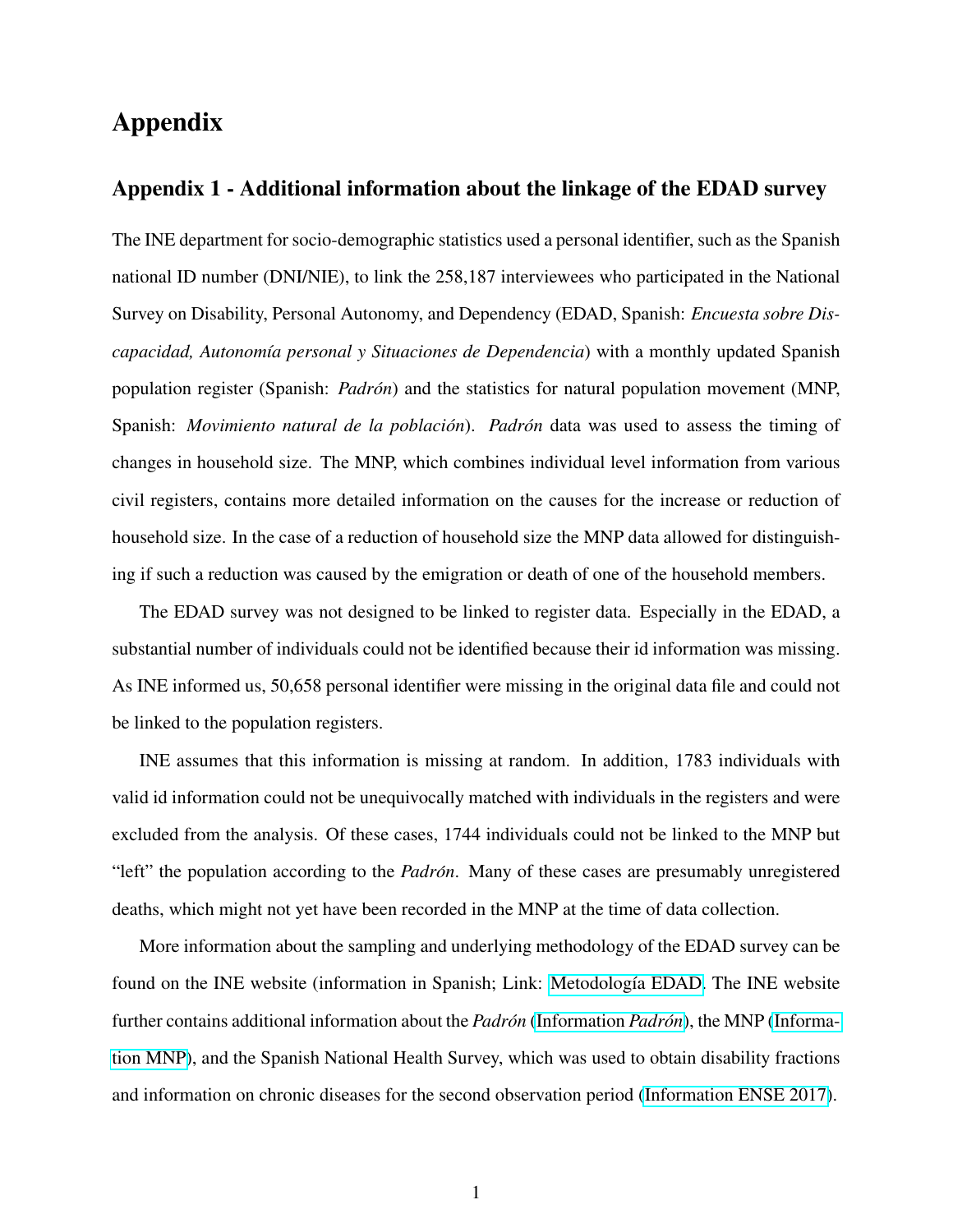### Appendix 2 - Indirect estimation of fraction with chronic diseases in 2008

The EDAD survey elicits information on a variety of limitations, ranging from problems with vision to severe functional limitations. Interviewees who acknowledged problems with any one of 44 daily activities were asked follow-up questions on their health state and diagnosed chronic conditions. Therefore, the data did not allow us to estimate the fractions of those with chronic diseases when they had no disability. To circumvent this issue, we approximated age and sexspecific fractions of those with chronic disease but without disability based on two other data points for which nationally representative data was available by age, sex, and comparable education categories. The estimates are extracted from the Spanish National Health Survey of 2011 and 2017 (*Encuesta Nacional de Salud* and the comparable Spanish part of European Health Survey 2014 (*Encuesta Europea de Salud*. Under the assumption that the risk of moving from a non-disabled state with chronic condition to a state with disability and chronic condition remains constant over time, we estimated the fraction of those with chronic condition in 2008 as sum of those with chronic condition and disability and the newly estimated fraction of those without disability based on the three health surveys.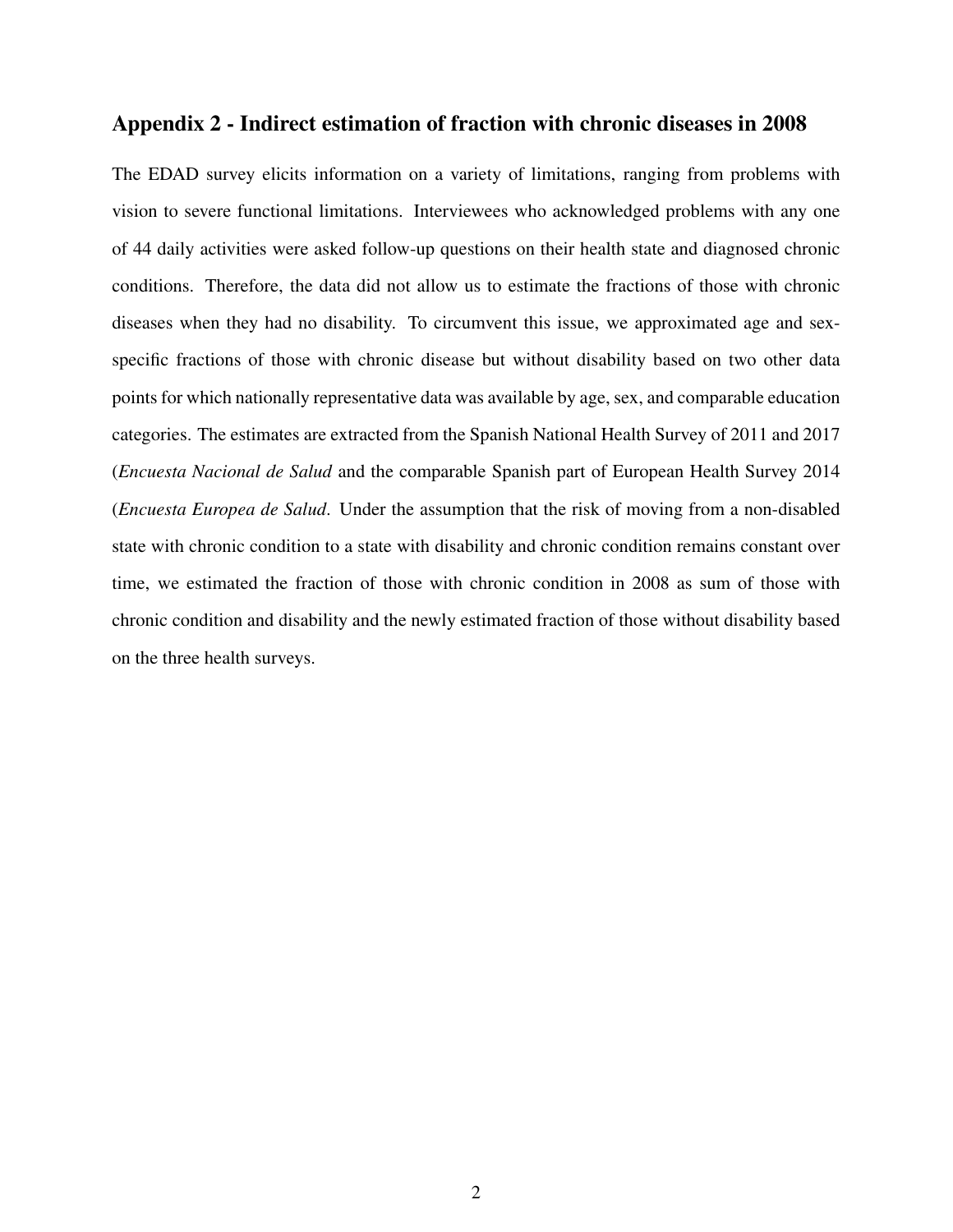# Appendix 3 - Chronic Disease Rates

<span id="page-24-0"></span>

Figure S1: Observed Fraction of Women with Selected Chronic Diseases (2008, 2017)

low education  $\rightarrow$  primary education  $\rightarrow$  high education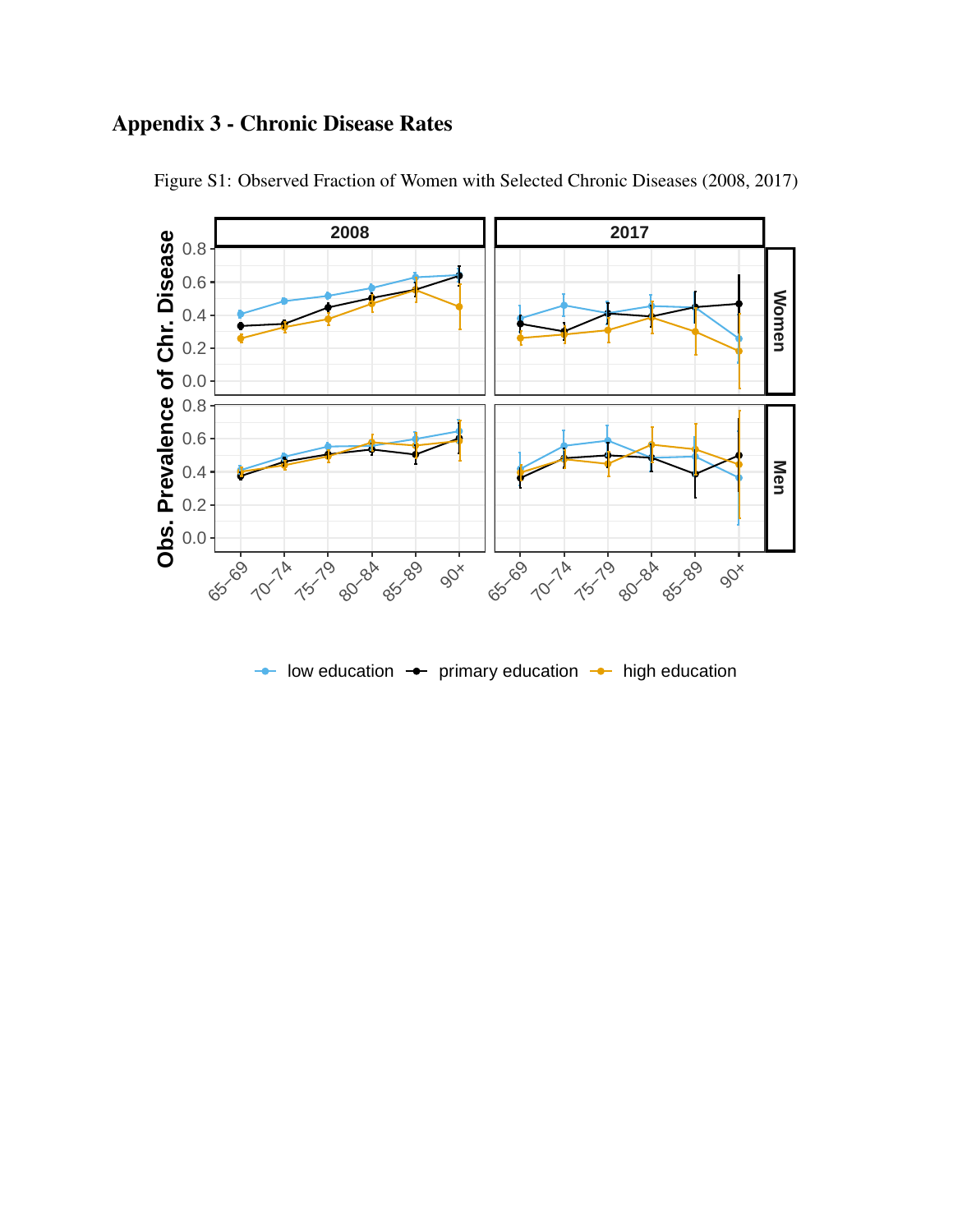<span id="page-25-0"></span>

|                       |                            | Low Education              |                            | Primary Education          |                            | <b>High Education</b>      |
|-----------------------|----------------------------|----------------------------|----------------------------|----------------------------|----------------------------|----------------------------|
|                       | 2008-12                    | 2013-17                    | 2008-12                    | 2013-17                    | 2008-12                    | 2013-17                    |
|                       |                            |                            | Females                    |                            |                            |                            |
| $e_{65-69}$<br>95% CI | 21.542<br>(21.205, 21.959) | 21.617<br>(21.301, 21.995) | 23.343<br>(22.800, 23.852) | 23.339<br>(22.915, 23.739) | 23.412<br>(22.862, 25.101) | 23.603<br>(22.792, 24.364) |
| $e_{75-79}$           | 13.992                     | 14.023                     | 15.394                     | 15.044                     | 15.024                     | 15.541                     |
| 95% CI                | (13.702, 14.272)           | (13.732, 14.292)           | (14.867, 15.916)           | (14.687, 15.407)           | (14.442, 16.755)           | (14.777, 16.411)           |
| $e_{85-89}$           | 8.522                      | 8.520                      | 9.280                      | 8.811                      | 8.976                      | 10.032                     |
| 95% CI                | (8.199, 8.840)             | (8.246, 8.799)             | (8.647, 9.886)             | (8.445, 9.125)             | (8.198, 11.163)            | (9.105, 11.129)            |
|                       |                            |                            | Males                      |                            |                            |                            |
| $e_{65-69}$           | 17.979                     | 17.628                     | 19.324                     | 19.417                     | 19.252                     | 19.435                     |
| 95% CI                | (17.756, 18.284)           | (17.166, 18.046)           | (18.831, 19.769)           | (19.026, 19.849)           | (18.724, 20.063)           | (18.963, 20.014)           |
| $e_{75-79}$           | 11.690                     | 11.634                     | 12.661                     | 12.656                     | 12.872                     | 12.448                     |
| 95% CI                | (11.349, 11.995)           | (11.386, 11.942)           | (12.202, 13.149)           | (12.339, 13.069)           | (12.326, 13.762)           | (12.006, 13.092)           |
| $e_{85-89}$           | 7.649                      | 7.449                      | 8.368                      | 8.062                      | 8.346                      | 8.315                      |
| 95% CI                | (7.242, 8.061)             | (7.139, 7.743)             | (7.769, 9.035)             | (7.698, 8.594)             | (7.582, 9.577)             | (7.711, 9.063)             |

Appendix 4 - Life Tables by Gender and Education

Appendix 4 - Life Tables by Gender and Education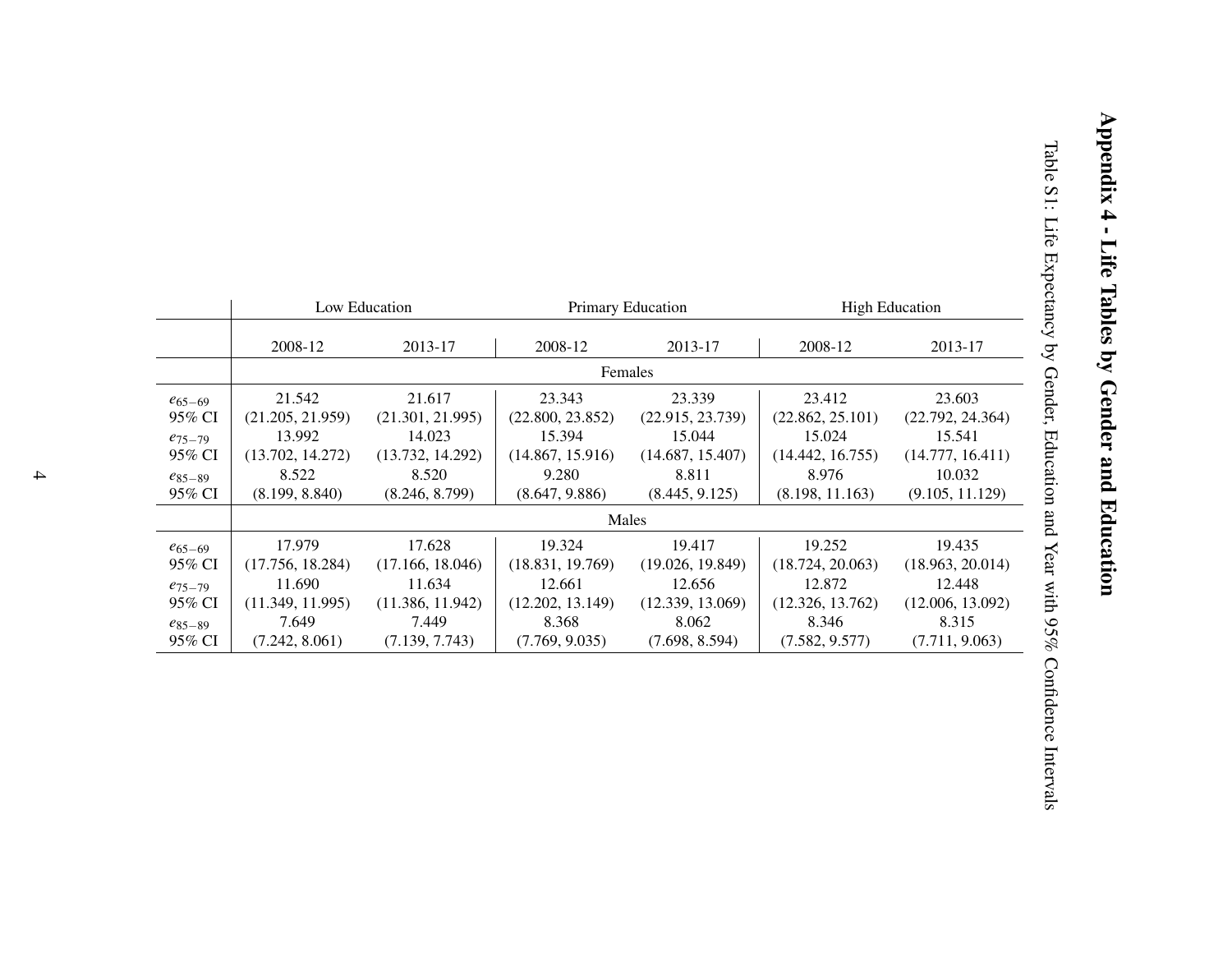# Appendix 5 - Tables Decomposition - Comparison between Education Groups

|                | Women            | Men              |
|----------------|------------------|------------------|
|                |                  | 2008-2012        |
| $ex_{65}$      | 22.384           | 18.648           |
| 95 % CIs       | (22.135, 22.662) | (18.382, 18.901) |
| $DFLE_{65}$    | 17.195           | 16.109           |
| 95 % CIs       | (16.972, 17.418) | (15.860, 16.359) |
| $chrDFLE_{65}$ | 11.112           | 10.344           |
| 95 % CIs       | (10.990, 11.309) | (10.121, 10.443) |
|                | 2013-2017        |                  |
| $ex_{65}$      | 22.515           | 18.784           |
| 95 % CIs       | (22.268, 22.761) | (18.563, 19.031) |
| $DFLE_{65}$    | 16.455           | 15.751           |
| 95 % CIs       | (16.150, 16.759) | (15.418, 16.068) |
| $chrDFLE_{65}$ | 13.111           | 9.421            |
| 95 % CIs       | (12.753, 13.508) | (9.051, 9.828)   |

<span id="page-26-0"></span>Table S2: Estimated Life Expectancy, DFLE and ChrFLE with 95% CIs at Age 65 by Sex and Period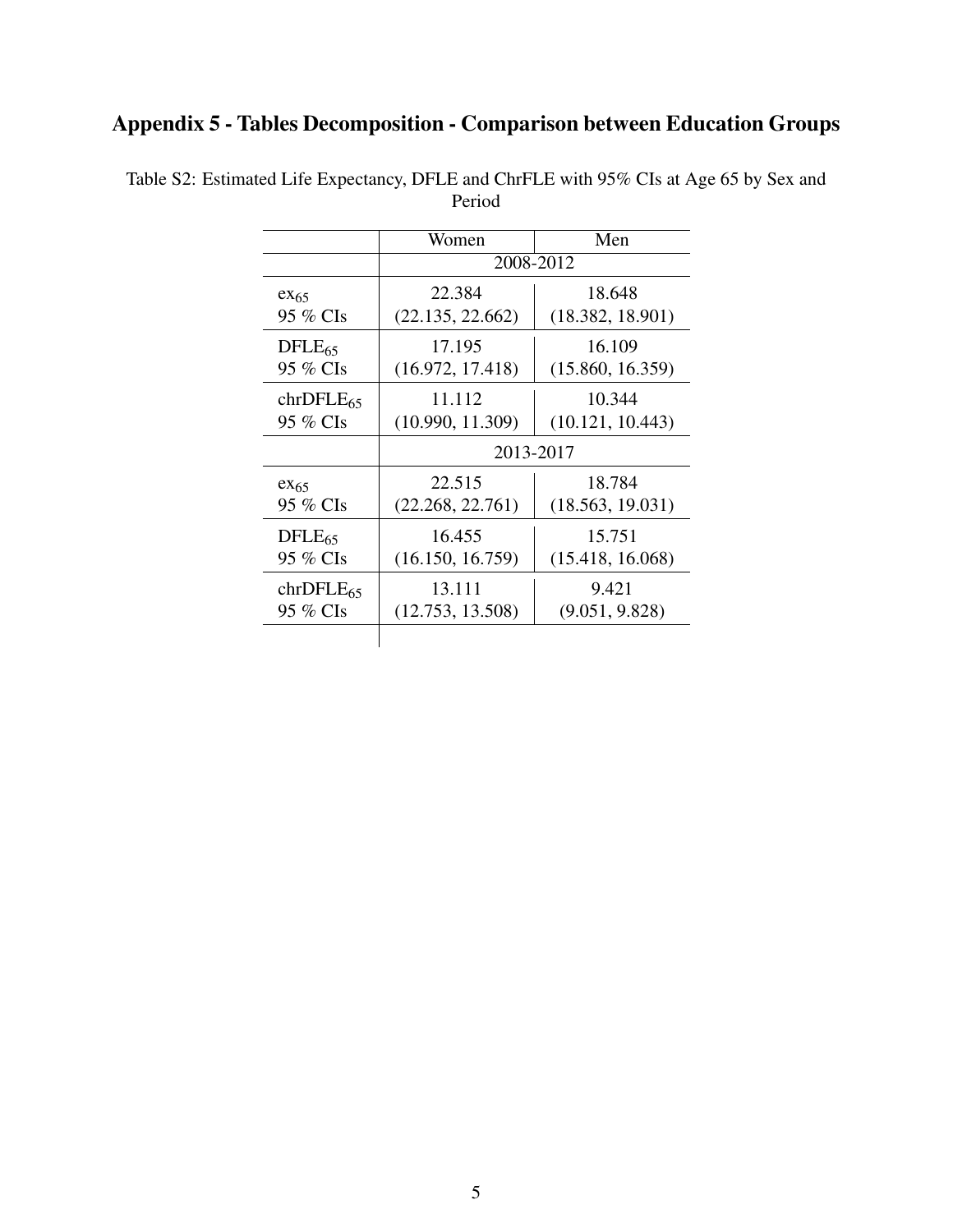<span id="page-27-0"></span>

|                                | Low Education vs. High Education | Primary Education vs. High Education |  |
|--------------------------------|----------------------------------|--------------------------------------|--|
|                                |                                  | 2008-2012                            |  |
| $\triangle$ DFLE <sub>65</sub> | 3.123                            | 0.850                                |  |
| 95 % CIs                       | (2.506, 4.434)                   | (0.177, 2.104)                       |  |
| $\Delta$ MOR                   | 1.214                            | 0.109                                |  |
| 95 % CIs                       | (0.838, 2.098)                   | $(-0.261, 1.047)$                    |  |
| $\Delta$ DE                    | 1.909                            | 0.741                                |  |
| 95 % CIs                       | (1.406, 2.491)                   | (0.166, 1.391)                       |  |
|                                | 2013-2017                        |                                      |  |
| $\triangle$ DFLE <sub>65</sub> | 3.279                            | 0.099                                |  |
| 95 % CIs                       | (2.219, 4.172)                   | $(-0.829, 1.038)$                    |  |
| $\triangle MOR$                | 0.927                            | $-0.053$                             |  |
| 95 % CIs                       | (0.867, 1.266)                   | $(-0.261, 1.047)$                    |  |
| $\Delta$ DE                    | 2.352                            | 0.152                                |  |
| 95 % CIs                       | (1.467, 3.138)                   | $(-0.667, 0.983)$                    |  |
|                                |                                  |                                      |  |

| Table S3: Decomposition of Education Group Differences in DFLE <sub>65</sub> with 95% CIs by Period |
|-----------------------------------------------------------------------------------------------------|
| (Women)                                                                                             |

The notation ME refers to the impact of mortality on the DFLE given that disability rates remained constant. DE notes the effect of changes in disability rates on DFLE when mortality rates would remain constant over time.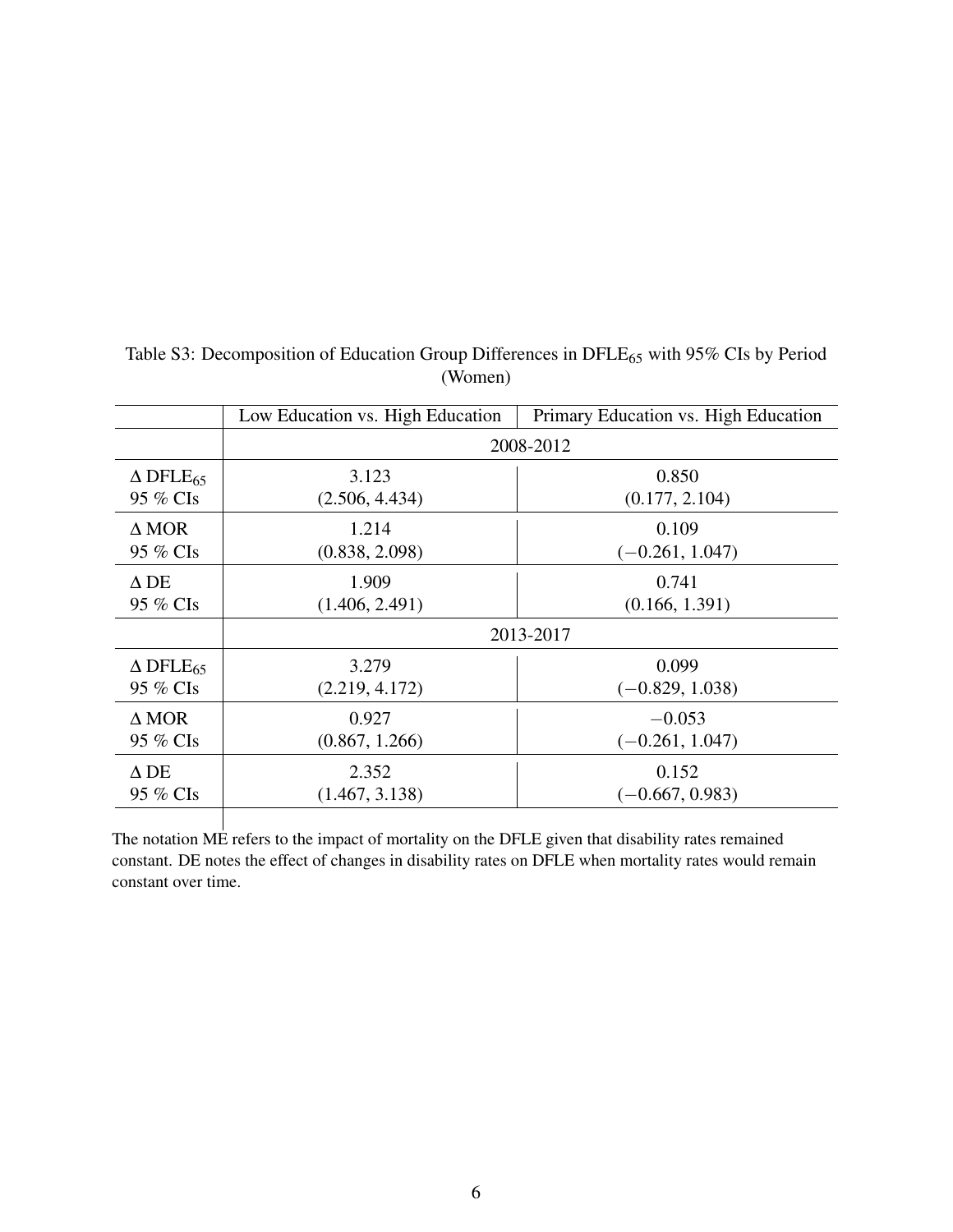<span id="page-28-0"></span>

|                                | Low Education vs. High Education | Primary Education vs. High Education |  |
|--------------------------------|----------------------------------|--------------------------------------|--|
|                                |                                  | 2008-2012                            |  |
| $\triangle$ DFLE <sub>65</sub> | 1.792                            | $-0.087$                             |  |
| 95 % CIs                       | (1.167, 2.069)                   | $(-0.738, 0.773)$                    |  |
| $\Delta$ MOR                   | 0.920                            | $-0.085$                             |  |
| 95 % CIs                       | (0.482, 1.589)                   | $(-0.597, 0.612)$                    |  |
| $\Delta$ DE                    | 0.872                            | $-0.002$                             |  |
| 95 % CIs                       | (0.513, 1.218)                   | $(-0.003, 0.401)$                    |  |
|                                | 2013-2017                        |                                      |  |
| $\triangle$ DFLE <sub>65</sub> | 2.953                            | 0.168                                |  |
| 95 % CIs                       | (2.069, 3.893)                   | $(-0.711, 1.091)$                    |  |
| $\triangle MOR$                | 1.277                            | 0.025                                |  |
| 95 % CIs                       | (0.842, 1.812)                   | $(-0.461, 0.531)$                    |  |
| $\Delta$ DE                    | 1.676                            | 0.143                                |  |
| 95 % CIs                       | (0.851, 2.440)                   | $(-0.631, 0.879)$                    |  |
|                                |                                  |                                      |  |

| Table S4: Decomposition of Education Group Differences in DFLE <sub>65</sub> with 95% CIs by Period |
|-----------------------------------------------------------------------------------------------------|
| (Men)                                                                                               |

The notation ME refers to the impact of mortality on the DFLE given that disability rates remained constant. DE notes the effect of changes in disability rates on DFLE when mortality rates would remain constant over time.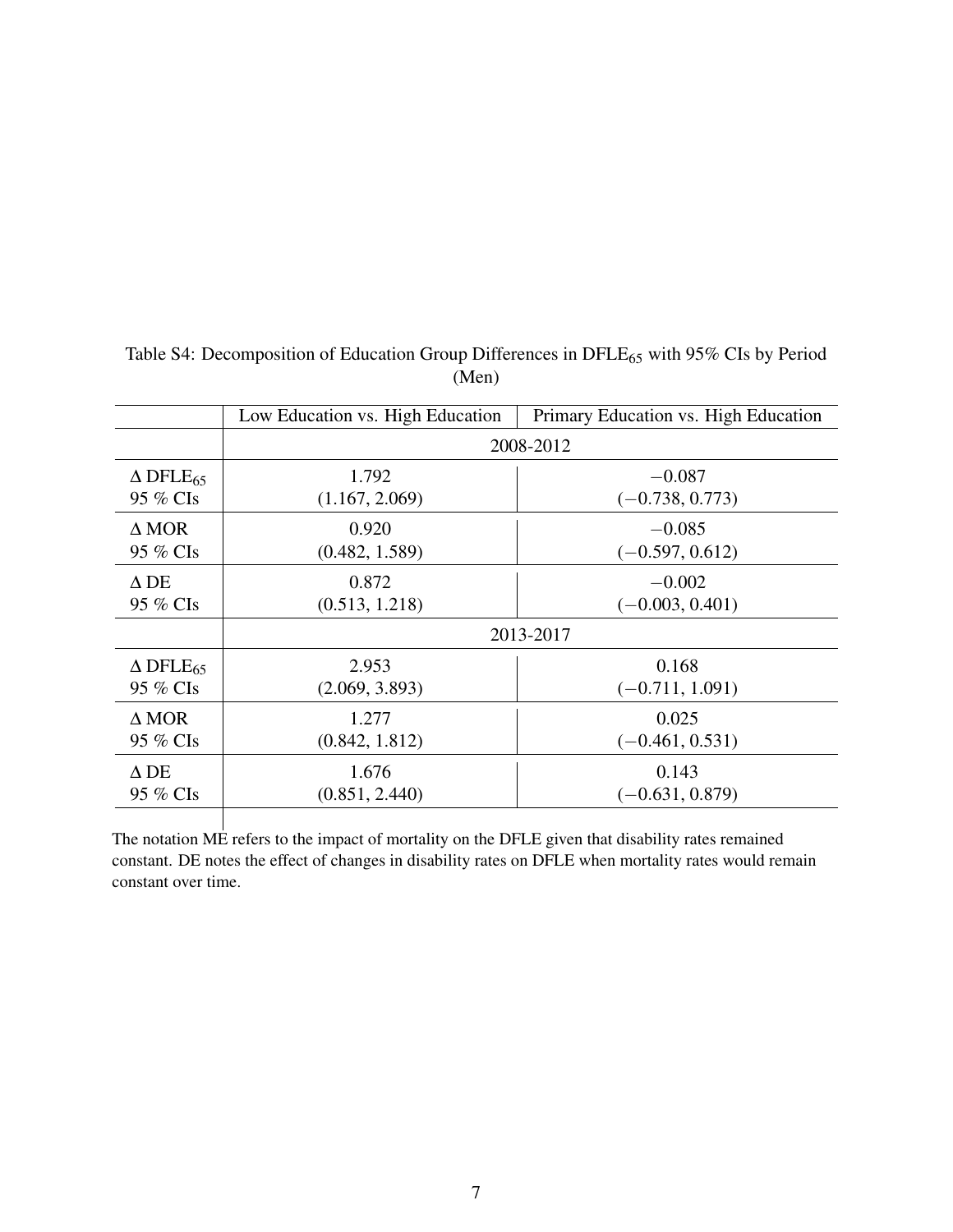<span id="page-29-0"></span>

|                                  | Low Education vs. High Education | Primary Education vs. High Education |  |
|----------------------------------|----------------------------------|--------------------------------------|--|
|                                  | 2008-2012                        |                                      |  |
| $\triangle$ ChrFLE <sub>65</sub> | 2.312                            | 0.773                                |  |
| 95 % CIs                         | (1.756, 5.307)                   | (0.175, 1.726)                       |  |
| $\Delta$ ME                      | 0.849                            | 0.050                                |  |
| 95 % CIs                         | (0.579, 1.577)                   | $(-0.248, 0.847)$                    |  |
| $\triangle$ CHRE                 | 1.463                            | 0.723                                |  |
| 95 % CIs                         | (1.045, 1.857)                   | (0.220, 1.104)                       |  |
|                                  | 2013-2017                        |                                      |  |
| $\Delta$ ChrFLE <sub>65</sub>    | 4.216                            | 2.108                                |  |
| 95 % CIs                         | (3.119, 5.307)                   | (0.979, 3.172)                       |  |
| $\Delta$ ME                      | 1.140                            | 0.082                                |  |
| 95 % CIs                         | (0.603, 1.631)                   | $(-0.335, 0.567)$                    |  |
| $\Delta$ CHRE                    | 3.075                            | 1.991                                |  |
| 95 % CIs                         | (2.119, 4.111)                   | (0.946, 3.019)                       |  |

| Table S5: Decomposition of Education Group Differences in ChrFLE $_{65}$ with 95% CIs by Period |
|-------------------------------------------------------------------------------------------------|
| (Women)                                                                                         |

The notation ME refers to the impact of mortality on the chrDFLE given that disability rates remained constant. CHRE notes the effect of changes in chronic disease rates on chrDFLE when mortality rates would remain constant over time.